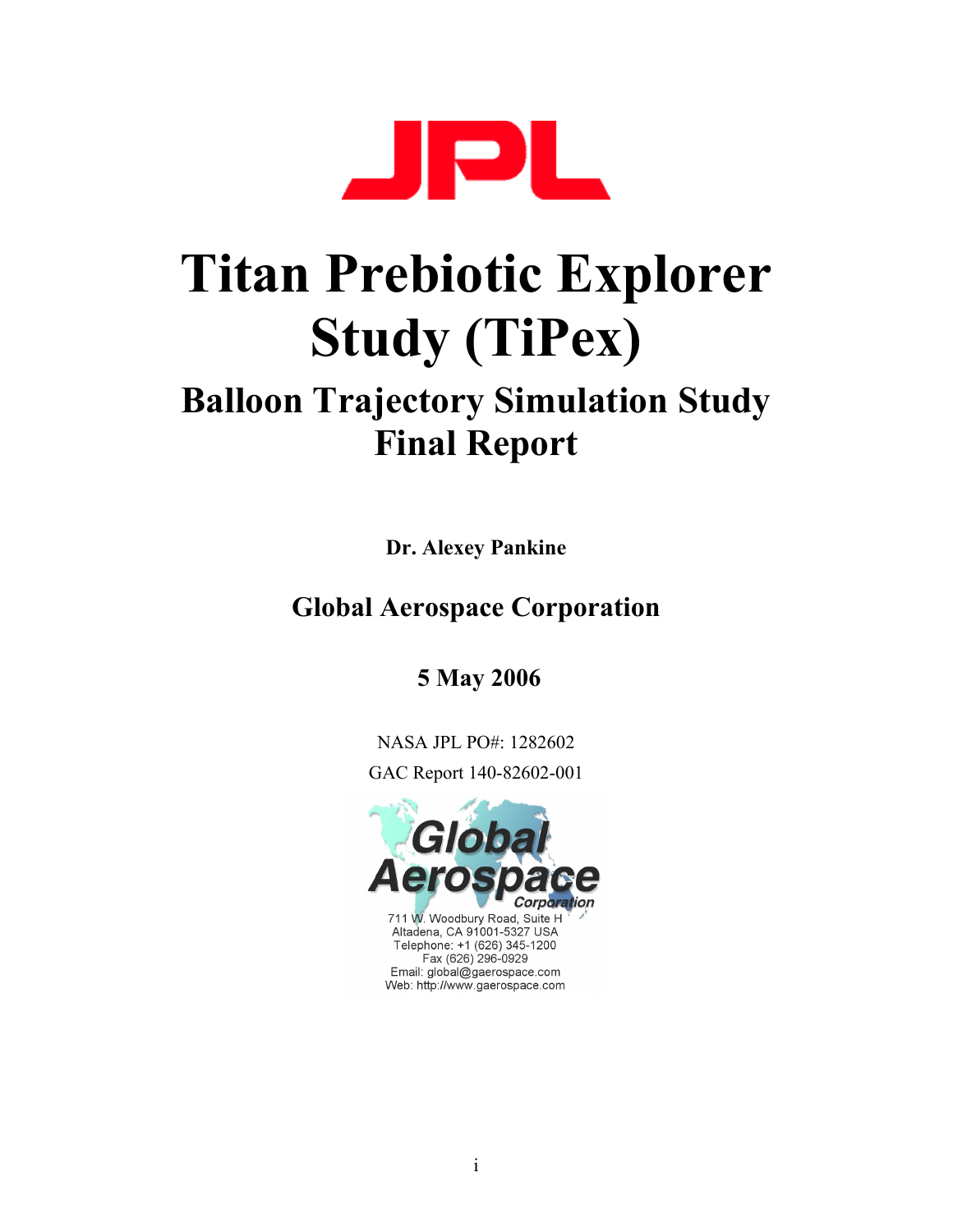#### **Abstract**

Trajectories of constant altitude Titan balloons are simulated with parametric models of zonal and tidal winds for a range of seasons, altitudes and starting latitudes with the goal of quantifying latitudinal coverage achievable with free-floating Titan balloons. For each set of parameters trajectories variability is studied by adding a random component to the wind field and by initiating trajectories at different local hours. Analysis of the simulated trajectories shows that trajectories simulated with weak zonal winds are strongly affected by the tidal wind effects and show the largest latitudinal coverage. Latitudinal ranges covered by trajectories range from 10º to 80º of latitude with the average range of about 30º. All simulated trajectories are bounded within a latitudinal corridor centered near the starting latitude.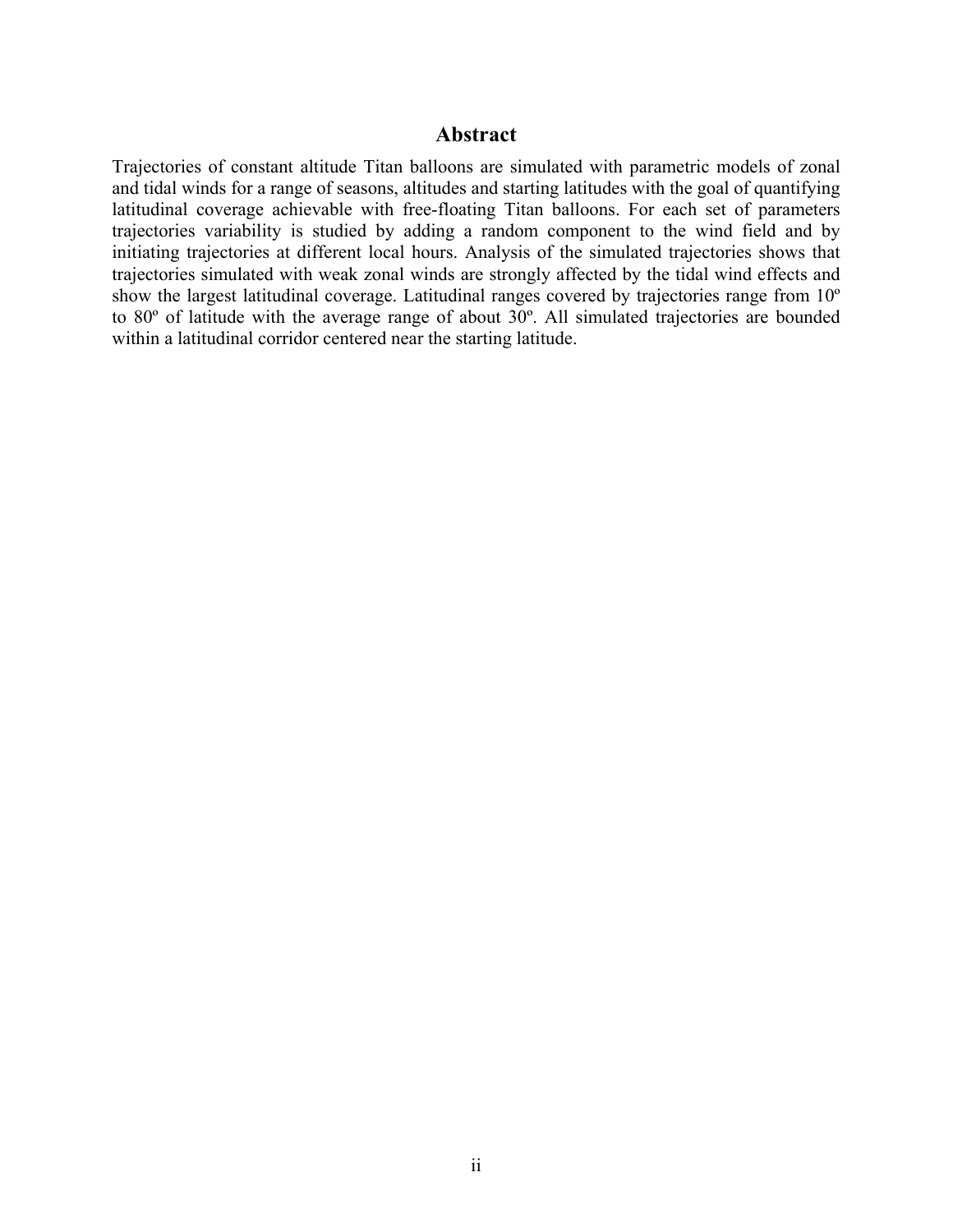# **TABLE OF CONTENTS**

| 1.                                 |  |  |  |
|------------------------------------|--|--|--|
| 2.                                 |  |  |  |
| 3.                                 |  |  |  |
| 3.1.<br>3.2.<br>3.3.<br>3.4.       |  |  |  |
| $\mathbf{4}$                       |  |  |  |
| 4.1.<br>4.2.<br>43<br>4.4.<br>4.5. |  |  |  |
| 5.                                 |  |  |  |
| 5.1.<br>5.2.<br>5.3.               |  |  |  |
| 6.                                 |  |  |  |
|                                    |  |  |  |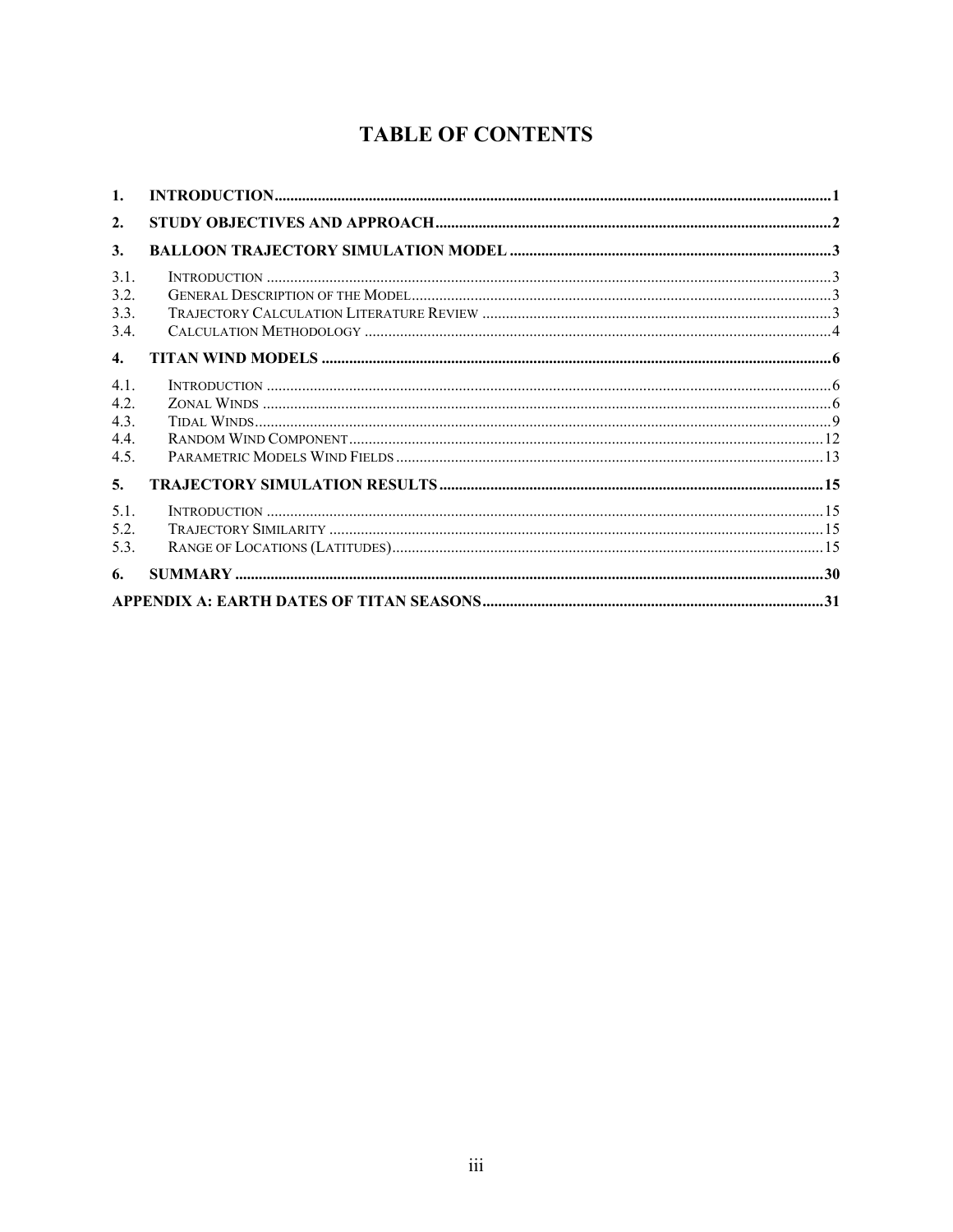# **TABLE OF FIGURES**

| Figure 4-9. Tidal wind zonal and meridional amplitude variation with altitude (from TN02)10                              |  |
|--------------------------------------------------------------------------------------------------------------------------|--|
|                                                                                                                          |  |
|                                                                                                                          |  |
|                                                                                                                          |  |
|                                                                                                                          |  |
|                                                                                                                          |  |
|                                                                                                                          |  |
| Figure 4-16. Global wind field at 8 km Ls=270° in the parametric model with LMD zonal winds. 14                          |  |
| Figure 5-1. Simulated trajectories at 18 km, Ls=270° generated with parametric model with TN05 zonal winds16             |  |
| Figure 5-2. Simulated trajectories at 18 km, Ls=270° generated with parametric model with LMD zonal winds16              |  |
| Figure 5-3. Simulated trajectories at 1 km, Ls=270° generated with parametric model with LMD zonal winds17               |  |
|                                                                                                                          |  |
| Figure 5-5. Simulated trajectories at altitudes of 1, 4, 8, 12 and 18 km, Ls=270°, starting latitude of 65° generated    |  |
|                                                                                                                          |  |
| Figure 5-6. 12 trajectories simulated for different starting local time, for Ls=270°, 18 km altitude, parametric model   |  |
|                                                                                                                          |  |
| Figure 5-7. Longitudinal envelopes of sets of trajectories initiated at different latitudes and different local times at |  |
|                                                                                                                          |  |
| Figure 5-8. Histograms of latitudes covered by simulated trajectories generated with TN05 zonal wind model with          |  |
|                                                                                                                          |  |
| Figure 5-9. Histograms of latitudes covered by simulated trajectories generated for 12 different local hours with        |  |
|                                                                                                                          |  |
| Figure 5-10. Histograms of latitudes covered by simulated trajectories generated with LMD zonal wind model with          |  |
|                                                                                                                          |  |
| Figure 5-11. Latitudinal ranges at different altitudes covered by simulated trajectories generated with TN05 zonal       |  |
|                                                                                                                          |  |
| Figure 5-12. Latitudinal ranges at different altitudes covered by simulated trajectories generated for 12 different      |  |
|                                                                                                                          |  |
| Figure 5-13. Histograms of latitudinal ranges for all altitudes and seasons, for both parametric models (top) for        |  |
| simulations with 12 random trajectories for each starting latitude; (bottom) for simulations with trajectories at        |  |
|                                                                                                                          |  |
| Figure 5-14. Comparison of zonal wind magnitudes in the LMD model for Ls=270° and phase speed magnitude of               |  |
|                                                                                                                          |  |
| Figure 5-15. Comparison of zonal wind magnitudes in the TN05 model for $Ls=270^{\circ}$ and phase speed magnitude of     |  |
|                                                                                                                          |  |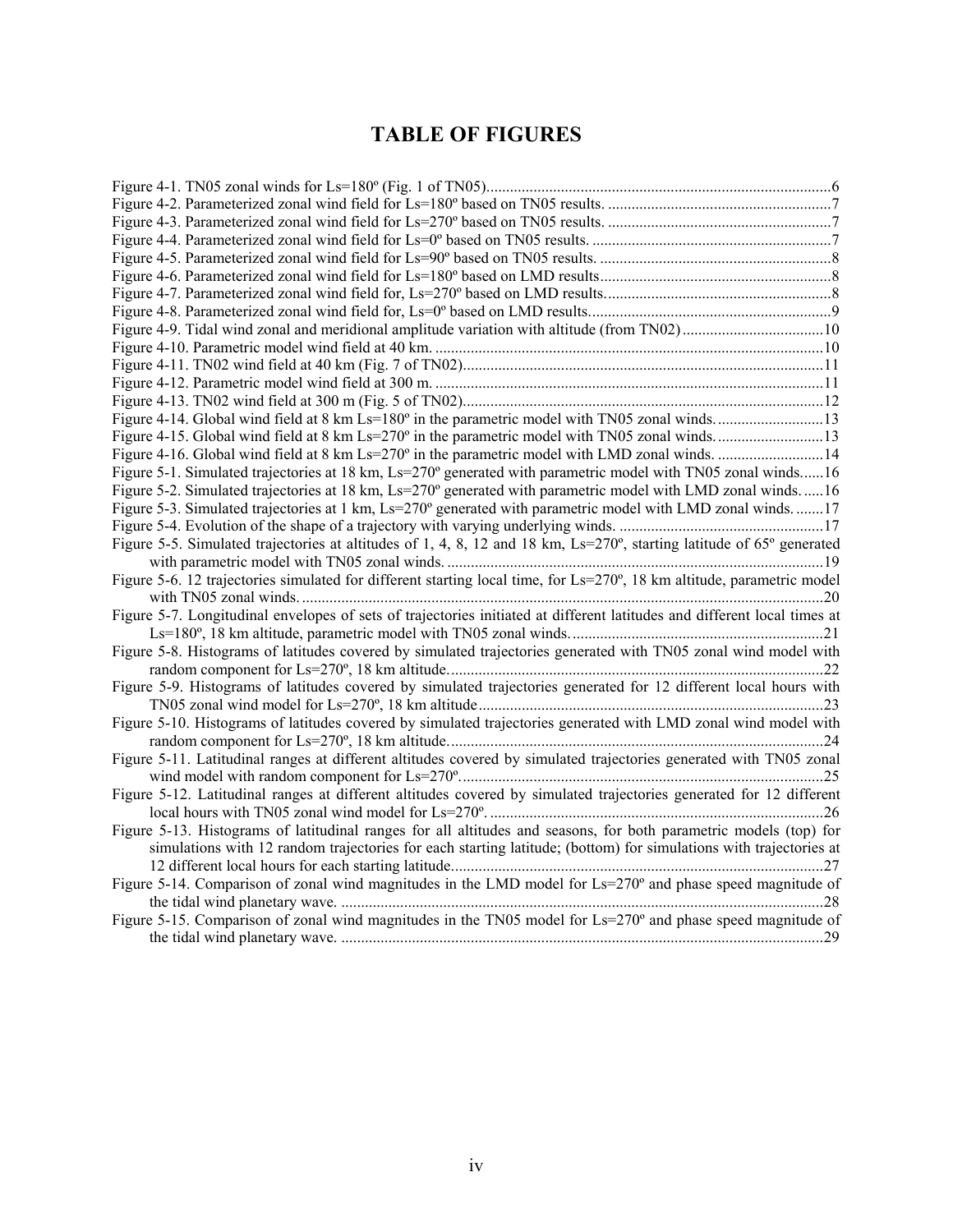# <span id="page-4-0"></span>**Titan Prebiotic Explorer Study (TiPex) Balloon Trajectory Simulation Study Final Report**

# **1. Introduction**

Future exploration of the Saturn moon Titan may involve "hot air" balloons that circumnavigate the planet at altitudes above the surface between 1 to 20 km and that occasionally descend to the surface to perform surface sample analysis activities. One of the first steps in designing such a mission is to develop an understanding of possible balloon trajectories in the lower atmosphere at relevant altitudes, latitudes and seasons. This study is the first attempt to simulate and analyze balloon trajectories in the lower atmosphere of Titan.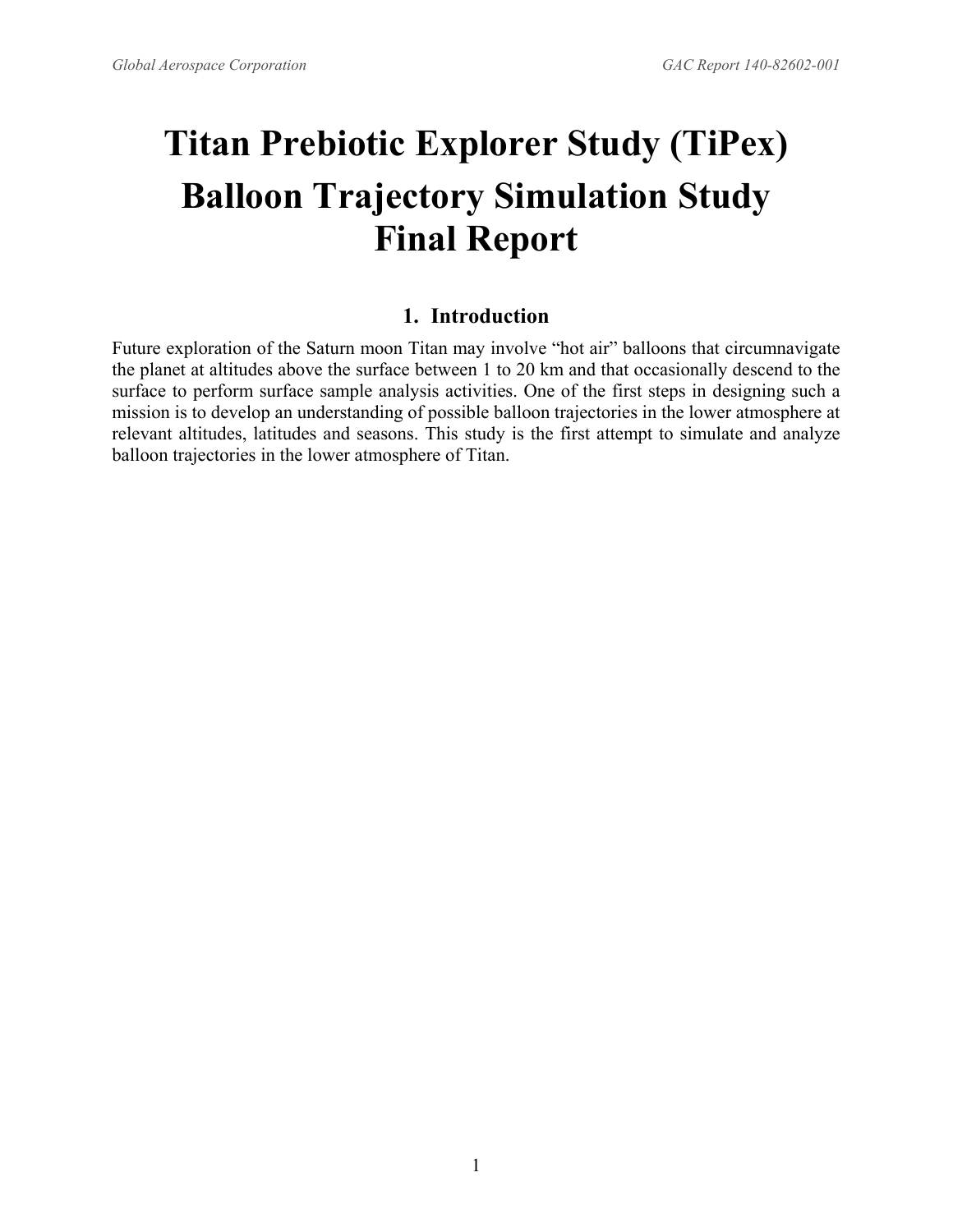# <span id="page-5-6"></span><span id="page-5-5"></span><span id="page-5-4"></span>**2. Study Objectives and Approach**

<span id="page-5-0"></span>The objective of this study is to simulate balloon trajectories in the lower atmosphere of Titan and to determine 1) whether the trajectories are very similar to each other, 2) whether the trajectories generally cover a wide or narrow range of locations (latitudes), and 3) whether the trajectories appear to be entirely trapped within a narrow region, e.g., near the pole if started at high latitudes.

Titan balloon trajectories are simulated using Global Aerospace's Trajectory Simulation Model (TSM, see Section [3\)](#page-6-1). Two models of global Titan winds are constructed to provide input for the TSM. These models are constructed by combining parameterized tidal wind fields (based on the general circulation model [GCM] results of Takano and Neubauer, 2002[1,](#page-5-1) henceforth referred to as TN02) with zonal mean fields; the latter derived from 3-D Takano and Neubauer, 2005 GCM[2](#page-5-2) (henceforth referred to as TN05) and 2-D Laboratoire de Meteorologie Dynamique GCM[3](#page-5-3) (henceforth referred to as LMD) (see Section [4\)](#page-9-1). For these wind models we include a random component describing variations about mean values.

Trajectories are simulated for 180 Earth days, for constant altitude levels for a range of seasons, latitudes and altitudes. Specifically, trajectories are simulated for a) latitudes -65º, -45º, -25º, 0º, 25º, 45º and 65º; b) altitudes of 1, 4, 8, 12 and 18 km; and c) seasons corresponding to the longitude of the Sun,  $\text{Ls} = 180^\circ$ ,  $270^\circ$ ,  $0^\circ$ , and  $90^\circ$  for the model with TN05 zonal winds, and Ls=180°, 210°, 240°, 270°, 300°, 330°, and 360° for the model with LMD zonal winds. In order to assess sensitivity to expected wind variability, for each combination of altitude, latitude and season, 12 trajectories are simulated using the stochastic wind perturbation, 12 trajectories are simulated using mean winds, but for different local times spanning one Titan day (15.9454 Earth days). This effort involves simulating and analyzing a total of 9,240 individual trajectories.

1

<span id="page-5-1"></span><sup>1</sup> T. Takano and F. Neubauer, "Tidal Winds on Titan Caused by Saturn", *Icarus* 158, 499–515, 2002.

<span id="page-5-2"></span><sup>&</sup>lt;sup>2</sup> T. Tokano and F. Neubauer, "Wind-induced seasonal angular momentum exchange at Titan's surface and its influence on Titan's length-of-day", *Geophys. Res. Let*., Vol. 32, L24203, doi:10.1029/2005GL024456, 2005

<span id="page-5-3"></span><sup>3 &</sup>quot;GCM Titan Database", http://www.lmd.jussieu.fr/titanDbase/index.html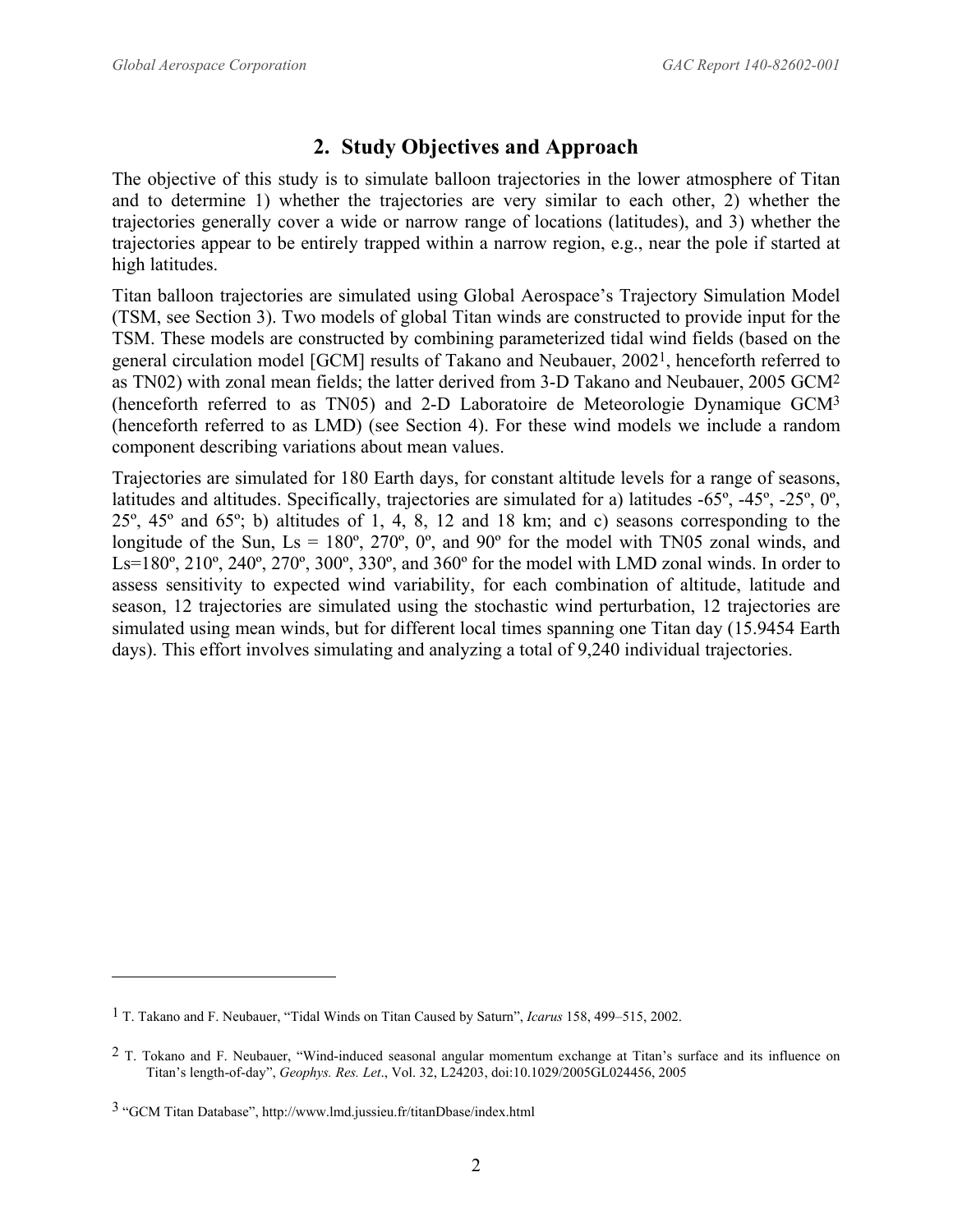# <span id="page-6-1"></span>**3. Balloon Trajectory Simulation Model**

#### <span id="page-6-0"></span>**3.1. Introduction**

1

This section discusses the numerical model used in the simulations of the balloon trajectories. It gives a brief overview of the model, reviews the trajectory calculation literature and presents the calculations methodology.

# **3.2. General Description of the Model**

The numerical model that calculates balloon trajectories assumes that the balloon floats at the velocity of the winds. The model propagates the balloon position through the wind field on a step-by-step basis. This process is repeated until the simulation is complete.

# **3.3. Trajectory Calculation Literature Review**

Although the mathematics of trajectory calculation are simple, several issues influence trajectory accuracy, computational resource requirements, and computational speed. Several papers discuss issues related to trajectory calculation, including integration schemes and interpolation methods.

Seibert<sup>4</sup> discusses the accuracy of several integration schemes within the context of trajectory calculation using gridded global atmospheric data. Seibert shows conditions for which many integration schemes converge to identical error values.

Traditionally, higher order numerical integration schemes are thought to be superior to lower order schemes because, for the same accuracy, they allow longer time steps. In the case of integration of global, gridded data, the tradeoff is not simple. Seibert notes, "[i]f higher accuracy is demanded, there is always the alternative of using shorter time steps instead of increasing the order of approximation.…If the smallest features resolved by the wind data are to be reproduced in the trajectories, no grid cell must be skipped during a time step of the trajectory computation." Thus, there is an accuracy tradeoff between the integration order and time step. In fact, higher order integration schemes may be detrimental to computational speed if no grid cell is to be skipped.

Another issue in calculating atmospheric trajectories is the method of interpolation used for estimating off-grid atmospheric data. Staniforth and Côté<sup>5</sup> indicate that, "[i]n practice however, in the context of both passive advection and coupled systems of equations in several spatial dimensions, it is found...that it is sufficient to use linear interpolation for the computation of the displacements."

<span id="page-6-2"></span><sup>4</sup> Seibert, Petra, "Convergence and Accuracy of Numerical Methods for Trajectory Calculations", *Journal of Applied Meteorology*, Vol. 32, March 1993, pp.558-566.

<span id="page-6-3"></span><sup>5</sup> Staniforth, Andrew and Jean Côté, "Semi-Lagrangian Integration Schemes for Atmospheric Models—A Review," Monthly Weather Review, Vol. 119, September 1991, pp. 2206–2223.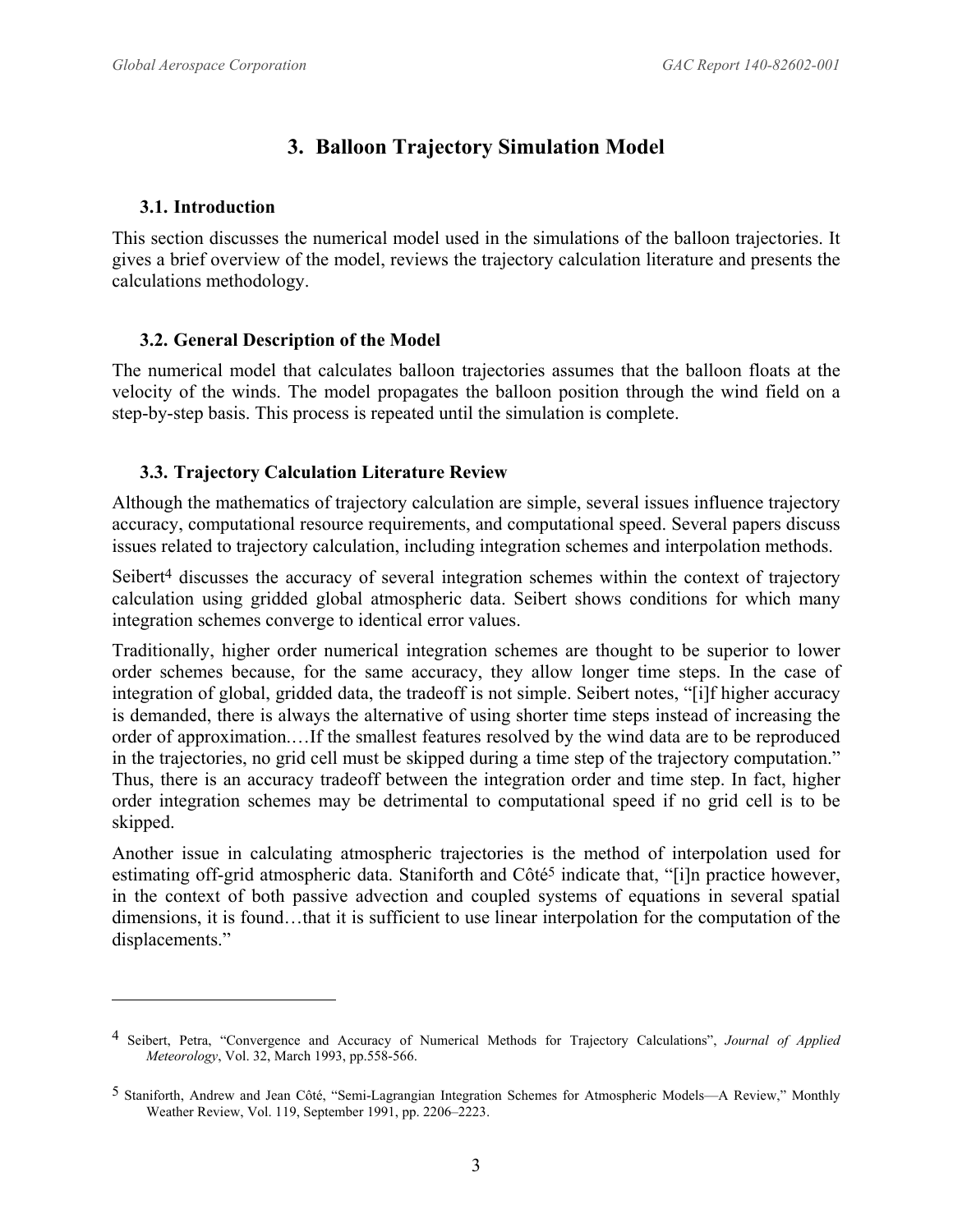#### <span id="page-7-0"></span>**3.4. Calculation Methodology**

For the present study, for simplicity, the balloons are assumed to float at constant altitude. The wind data is interpolated spatially to obtain local conditions at points in the atmosphere. No time interpolation is needed since the zonal wind fields do not change with time in this model and the tidal winds at any moment in time can be calculated exactly from the parametric formulation. The interpolation scheme employed for spatial interpolation is a standard linear interpolation. The corner points of a cell in the atmospheric data are interpolated first in longitude, and then in latitude. The result is that the 4 surrounding points in the atmospheric data set are interpolated to one value to be used in trajectory calculations.

The trajectories evaluated in this study were generated by integrating model winds at the position of the balloon. The derivative of longitude with respect to time is given by

$$
\frac{d(\text{lon})}{dt} = \frac{u}{\cos(\text{lat})\frac{D+2z}{2}},\tag{1.}
$$

where

$$
lon =
$$
 longitude [rad],

 $t =$  time,

 $u =$ zonal wind [m/s],

 $lat =$  latitude [rad],

 $D =$  Titan's diameter [m], and

*z* = balloon altitude [m].

The derivative of latitude with respect to time is given by

$$
\frac{d(lat)}{dt} = \frac{v}{\frac{D+2z}{2}},
$$
\n(2.)

where

*lat* = latitude [rad], and

 $v =$  meridional wind [m/s].

The derivative of altitude with respect to time is

$$
\frac{dz}{dt} = 0\,,\tag{3.}
$$

due to the constant-altitude assumption.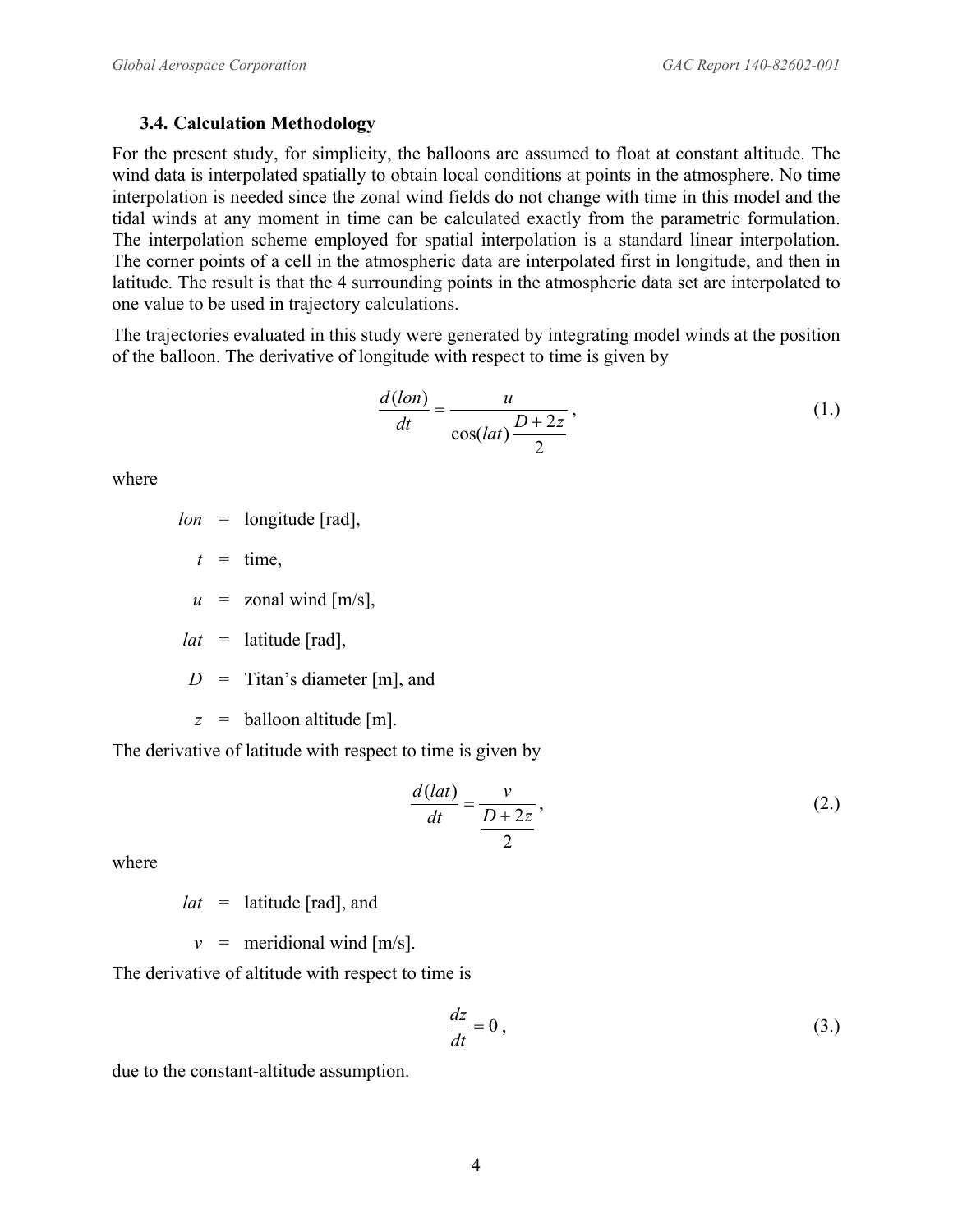Integrations were performed numerically with a simple, first order scheme, based on the considerations of accuracy and time step as discussed above:

$$
y_{i+1} = y_i + \left(\frac{dy}{dt}\right)_i \Delta t, \tag{4.}
$$

where

- *y* = an independent variable, longitude, latitude, or altitude,
- $i =$  value at "current" time step,
- $i+1$  = value at "next" time step, and
- $\Delta t =$  time step [s].

To satisfy the Courant-Friederichs-Lewy criterion:

$$
\Delta t < \frac{\Delta x}{|u|}
$$

(where ∆t is the time step, ∆x is the smallest spatial dimension of the data grid and |*u*| is the largest wind speed magnitude), the time step of the simulation was chosen to be 1 hour. Indeed, LMD mean zonal winds are given with 3.75º resolution in latitude and the maximum magnitude of the zonal winds in the LMD model below 20 km is 25 m/s, while amplitude of the tidal winds does not exceed 4 m/s (see Section [4\)](#page-9-1). Hence,

$$
\Delta t_{\text{LMD}} < \frac{\Delta x}{|u|} = \frac{1.7 \cdot 10^5}{29} \approx 1.6 \text{ hours.}
$$

The mean zonal winds in the parametric model with TN05 zonal winds are given with a resolution of 10º in latitude, while the maximum magnitude of the zonal winds is 4 m/s. Hence, for the parametric model with TN05 zonal winds

$$
\Delta t_{T N 05} < \frac{\Delta x}{|u|} = \frac{4.5 \cdot 10^5}{8} \approx 15.6
$$
 hours.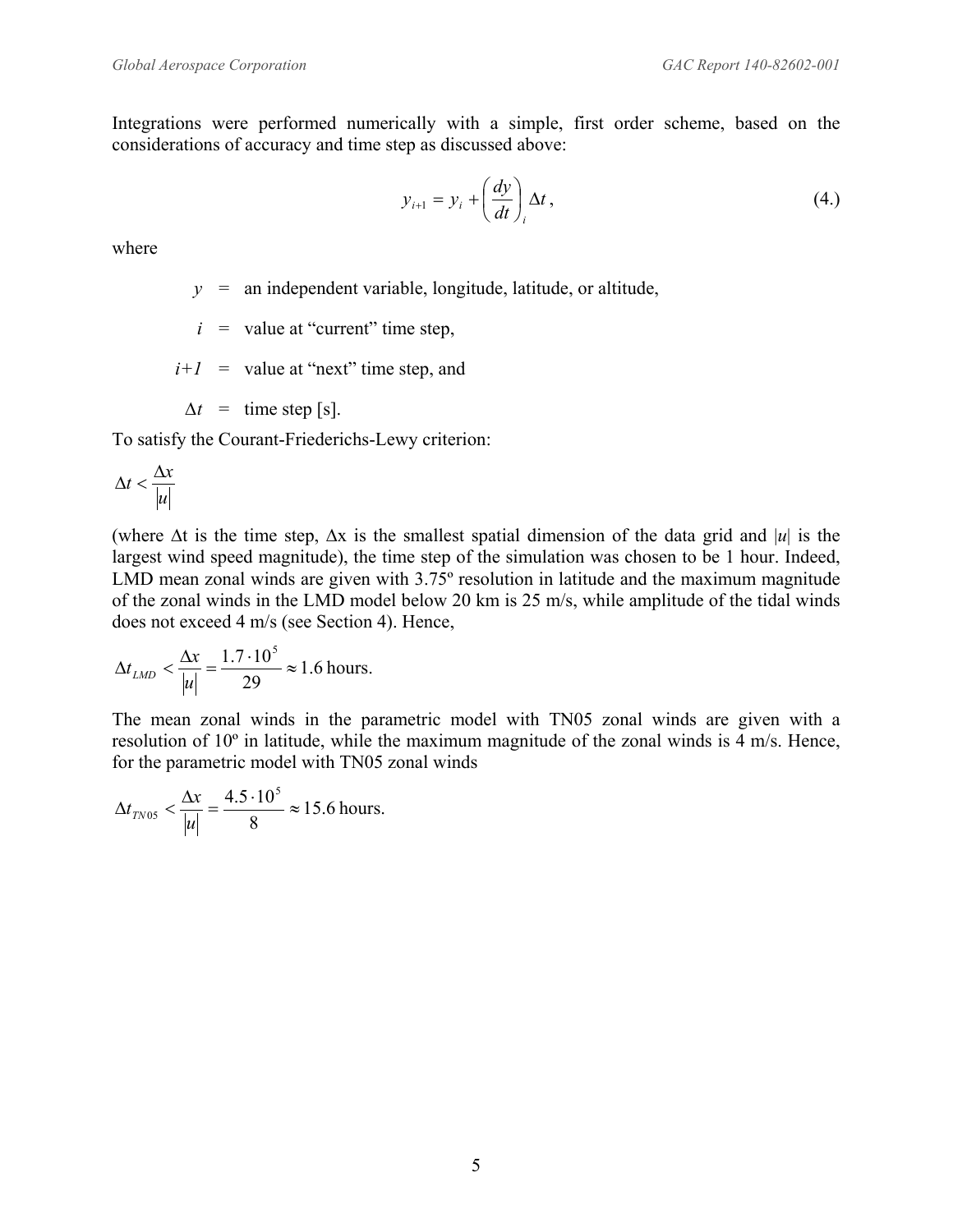# <span id="page-9-1"></span>**4. Titan Wind Models**

#### <span id="page-9-0"></span>**4.1. Introduction**

This section discusses parametric models of Titan winds constructed to simulate trajectories of Titan balloons.

# **4.2. Zonal Winds**

Two models of the zonal winds were developed - one based on parameterization of the TN05  $GCM<sup>2</sup>$  $GCM<sup>2</sup>$  $GCM<sup>2</sup>$  simulations and one based on parameterization of the LMD  $GCM<sup>3</sup>$  $GCM<sup>3</sup>$  $GCM<sup>3</sup>$  simulations. Zonal winds in LMD are given as a function of the pressure, rather than altitude. Latitude-pressure profiles of LMD zonal winds were converted to latitude versus geopotential height profiles using interpolation.

[Figure 4-1](#page-9-2) and [Figure 4-2](#page-10-1) show zonal wind fields for  $Ls = 180^\circ$  from TN05 and from the parameterized model, respectively. As can be seen, the parameterized model captures major features of the zonal circulation. [Figure 4-3,](#page-10-2) [Figure 4-4](#page-10-3) and [Figure 4-5](#page-11-1) show zonal wind fields of the parameterized zonal wind model for other seasons.



<span id="page-9-2"></span>Figure 4-1. TN05 zonal winds for Ls=180º (Fig. 1 of TN05).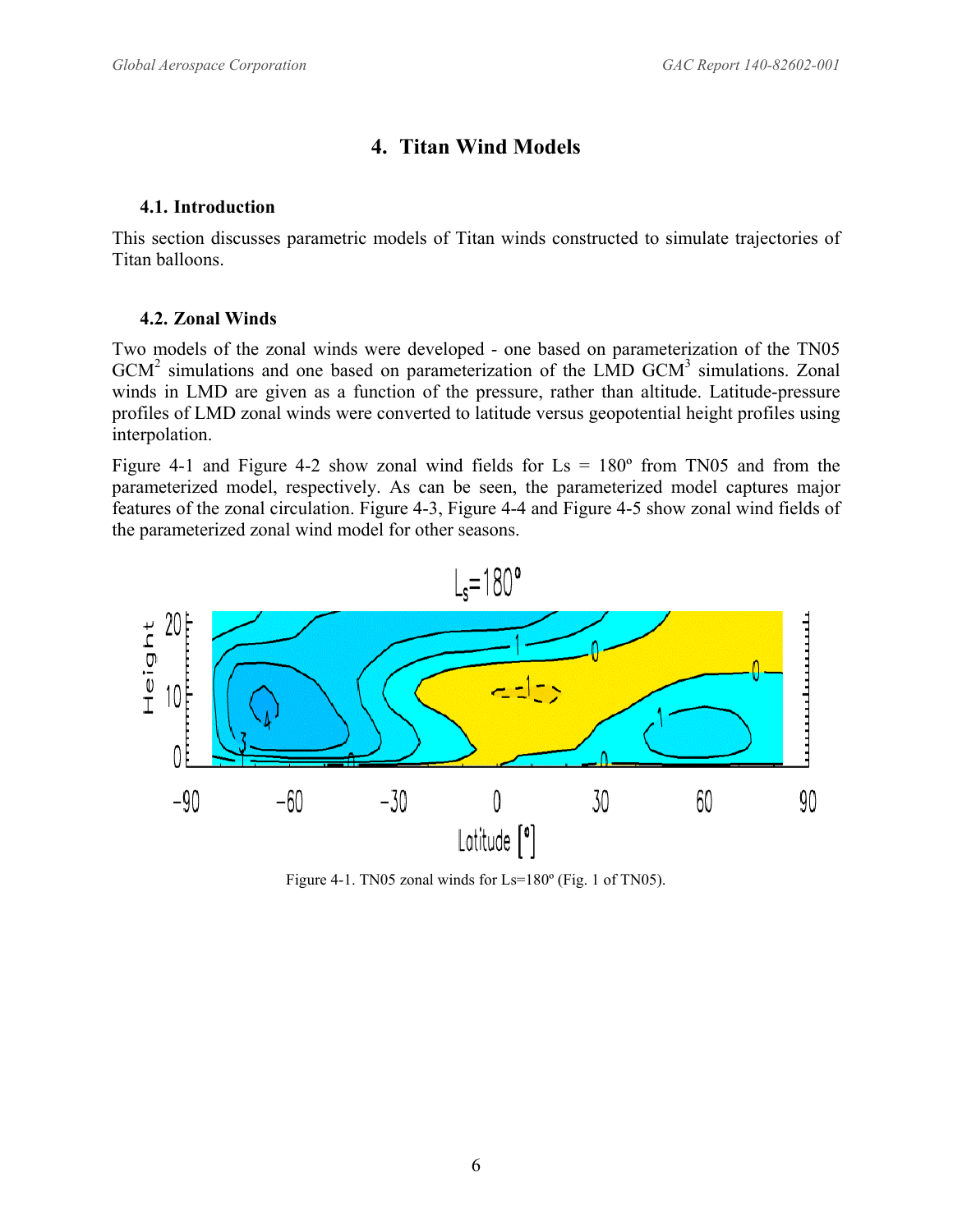<span id="page-10-0"></span>

<span id="page-10-1"></span>Figure 4-2. Parameterized zonal wind field for Ls=180º based on TN05 results.



<span id="page-10-2"></span>Figure 4-3. Parameterized zonal wind field for Ls=270º based on TN05 results.



<span id="page-10-3"></span>Figure 4-4. Parameterized zonal wind field for Ls=0º based on TN05 results.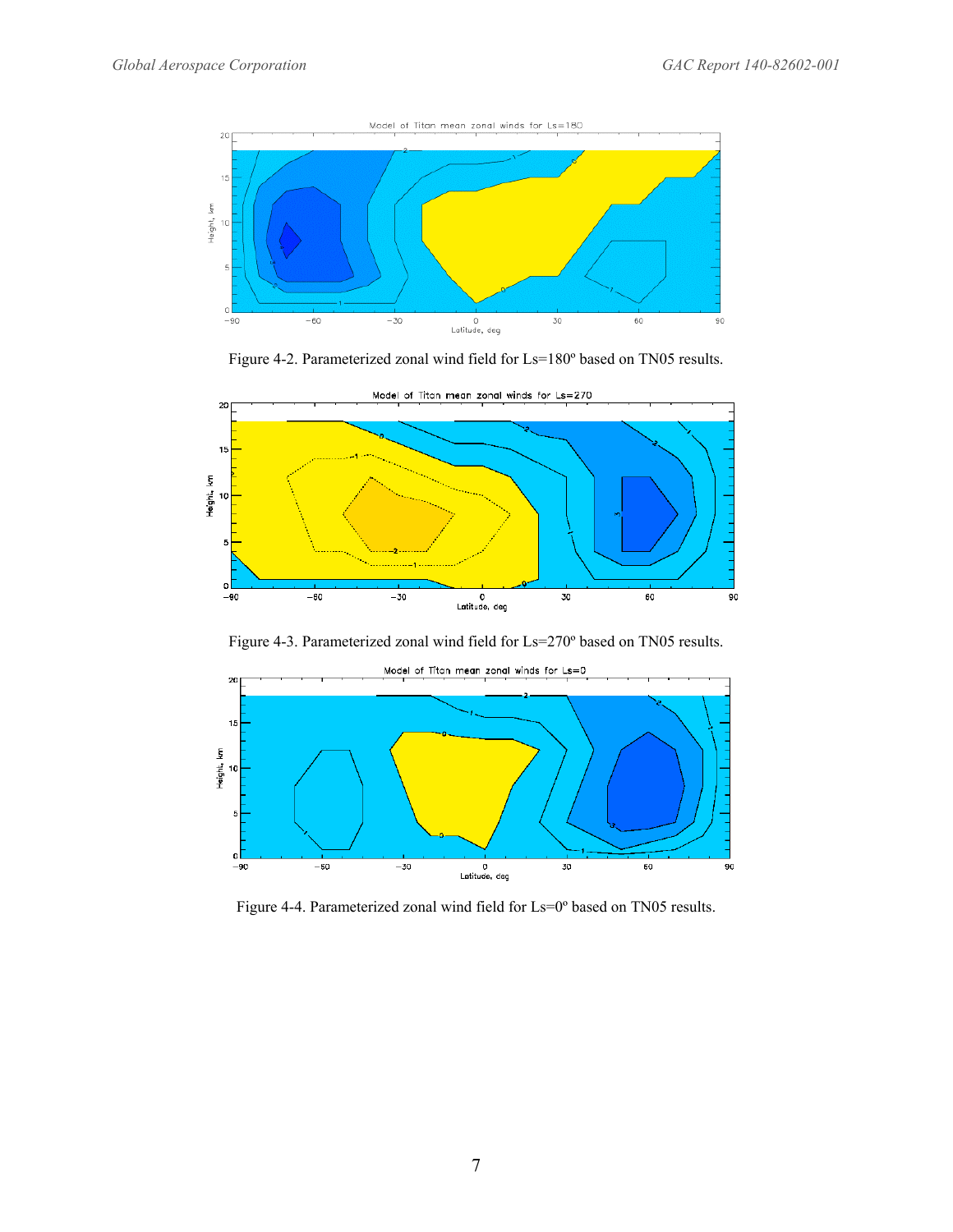<span id="page-11-0"></span>

<span id="page-11-1"></span>Figure 4-5. Parameterized zonal wind field for Ls=90º based on TN05 results.

[Figure 4-6,](#page-11-2) [Figure 4-7](#page-11-3) and [Figure 4-8](#page-12-1) show zonal wind fields for three seasons based on the LMD GCM results. Wind field for  $Ls = 210^{\circ}$ , 240° and at  $Ls = 300^{\circ}$ , 330° are very similar to wind fields at  $\text{Ls} = 180^\circ$  and  $270^\circ$ , and at  $\text{Ls} = 270^\circ$  and  $0^\circ$ , and are not shown here. The zonal winds generated by LMD GCM have much stronger zonal winds than in TN05. In contrast to TN05 model, the LMD model does not produce westerly winds, except at altitudes below 1 km.

<span id="page-11-2"></span>

<span id="page-11-3"></span>Figure 4-7. Parameterized zonal wind field for, Ls=270º based on LMD results.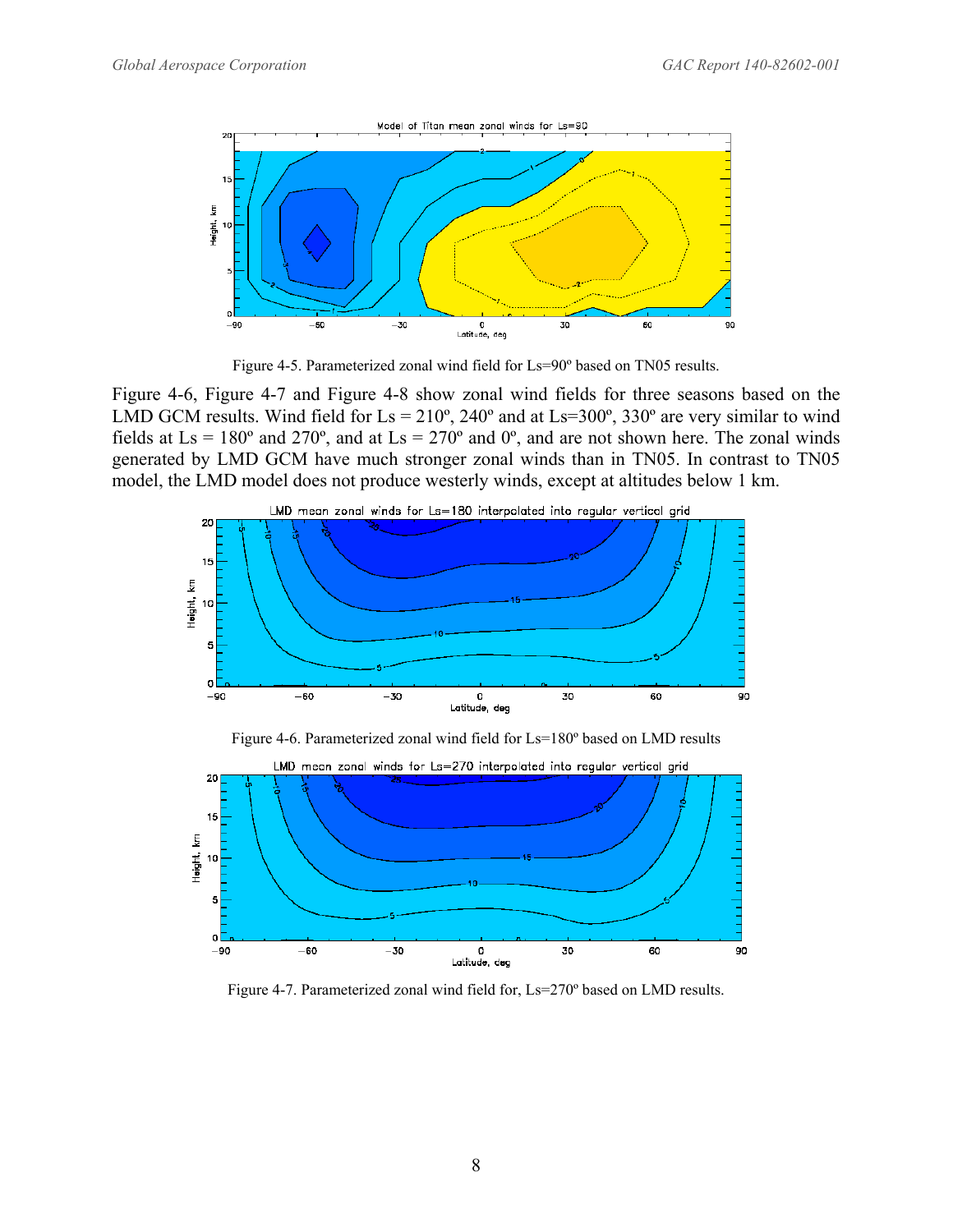<span id="page-12-0"></span>

<span id="page-12-1"></span>Figure 4-8. Parameterized zonal wind field for, Ls=0° based on LMD results.

# **4.3. Tidal Winds**

Tidal winds are modeled following the TN02 GCM simulations<sup>1</sup>. In TN02, Takano and Neubauer note "The tidal flow within the background circulation manifest itself as an eastward traveling planetary-scale wave of wavenumber 2. The waves of the northern hemisphere and southern hemisphere are in phase because the forcing by the tide is symmetric about the equator. The wave migrates eastward without dispersion with half of Titan's orbital velocity". In addition, we note that the spatial pattern of the Titan tidal winds is independent of the season, since the rotational axis of Titan and Saturn are parallel. The seasons on Titan arise due to obliquity of the Saturn/Titan equator relative to ecliptic.

In accordance with the description of the tidal flow in TN02, we approximate zonal and meridional tidal winds as:

$$
u_{t} = u_{0t} \cos(2(\varphi - ct)) \cdot \cos(3\theta)
$$

$$
v_{t} = v_{0t} \cos(2(\varphi - ct - \pi / 4)) \cdot \sin(3\theta)
$$

to match the global wind field pattern at 40 km. Here  $u_t$  and  $v_t$  are the zonal and meridional component of tidal winds (in m/s), respectively;  $u_{0t}$  and  $v_{0t}$  are amplitudes of the zonal and meridional components;  $\varphi$  is longitude,  $\theta$  is latitude (90° at North pole; *c* is the phase velocity of the tidal wave propagation:

$$
c=\frac{\pi}{T}
$$

where *T* is Titan orbital period equal to 15.9454 Earth days; and *t* is time.

Amplitudes  $u_{0t}$  and  $v_{0t}$  vary with altitude as illustrated in [Figure 4-9.](#page-13-1)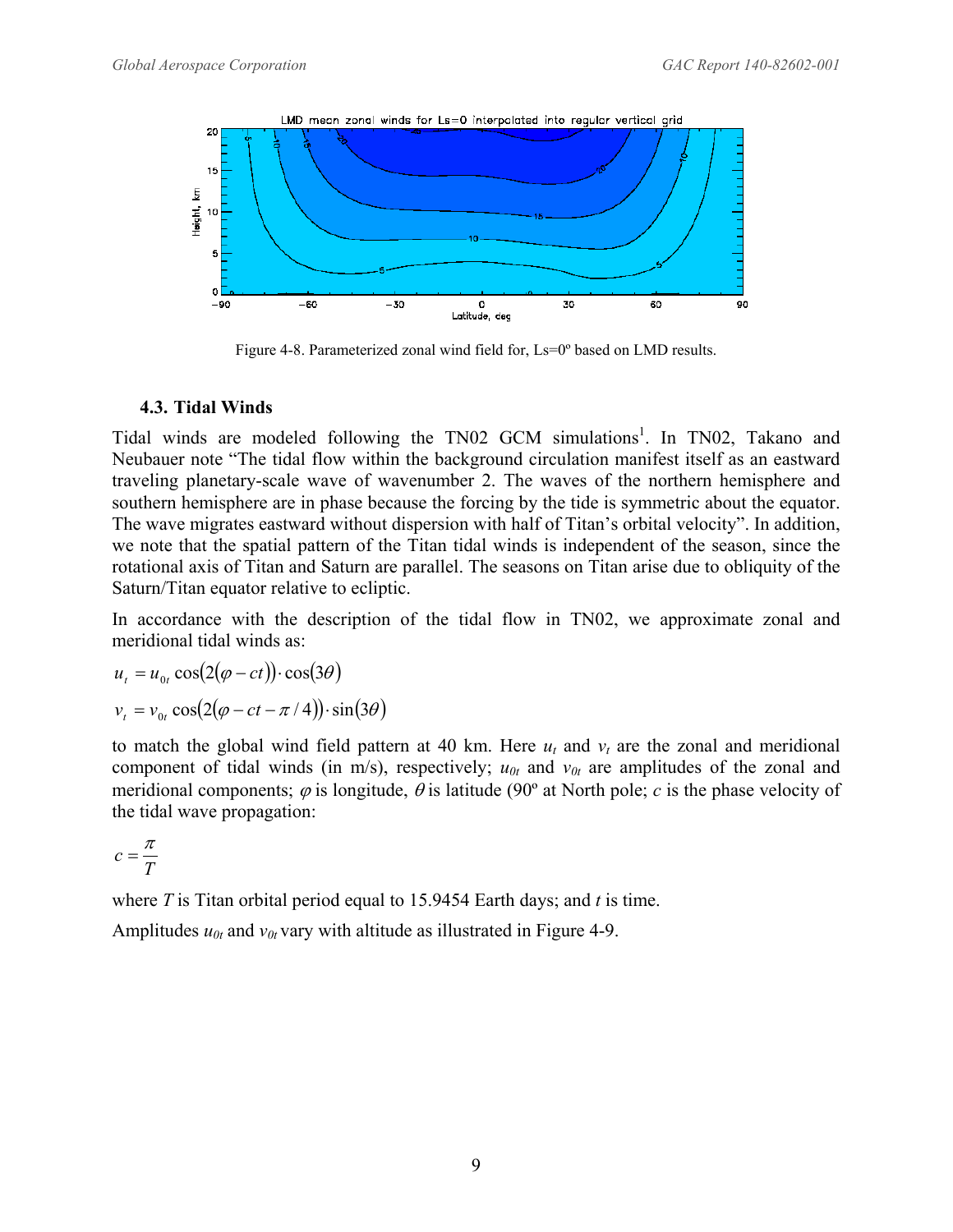<span id="page-13-0"></span>

FIG. 9. Vertical profile of the longitudinal amplitude of the zonal (left panel) and meridional (right panel) wind at 60°N simulated by the GCM with and without tide. The difference between the two curves in each panel may be regarded as the oscillation caused by the gravitational tide.

<span id="page-13-1"></span>Figure 4-9. Tidal wind zonal and meridional amplitude variation with altitude (from TN02)

We approximate the tidal wind amplitudes dependence on altitude between 0 and 40 km simply as:

$$
u_{0t}(z) = 1 + z/20
$$
  
 $v_{0t}(z) = 1 + z/10$ , for 0 < z < 30 and  $v_{0t}(z) = 4$ , for for 30 < z < 40 km,

where *z* is in km,  $u_{0t}$  and  $v_{0t}$  are in m/s.

This approximation produces a reasonable match to the published Titan wind fields (TN02) and simplifies trajectory simulation.



<span id="page-13-2"></span>Figure 4-10. Parametric model wind field at 40 km.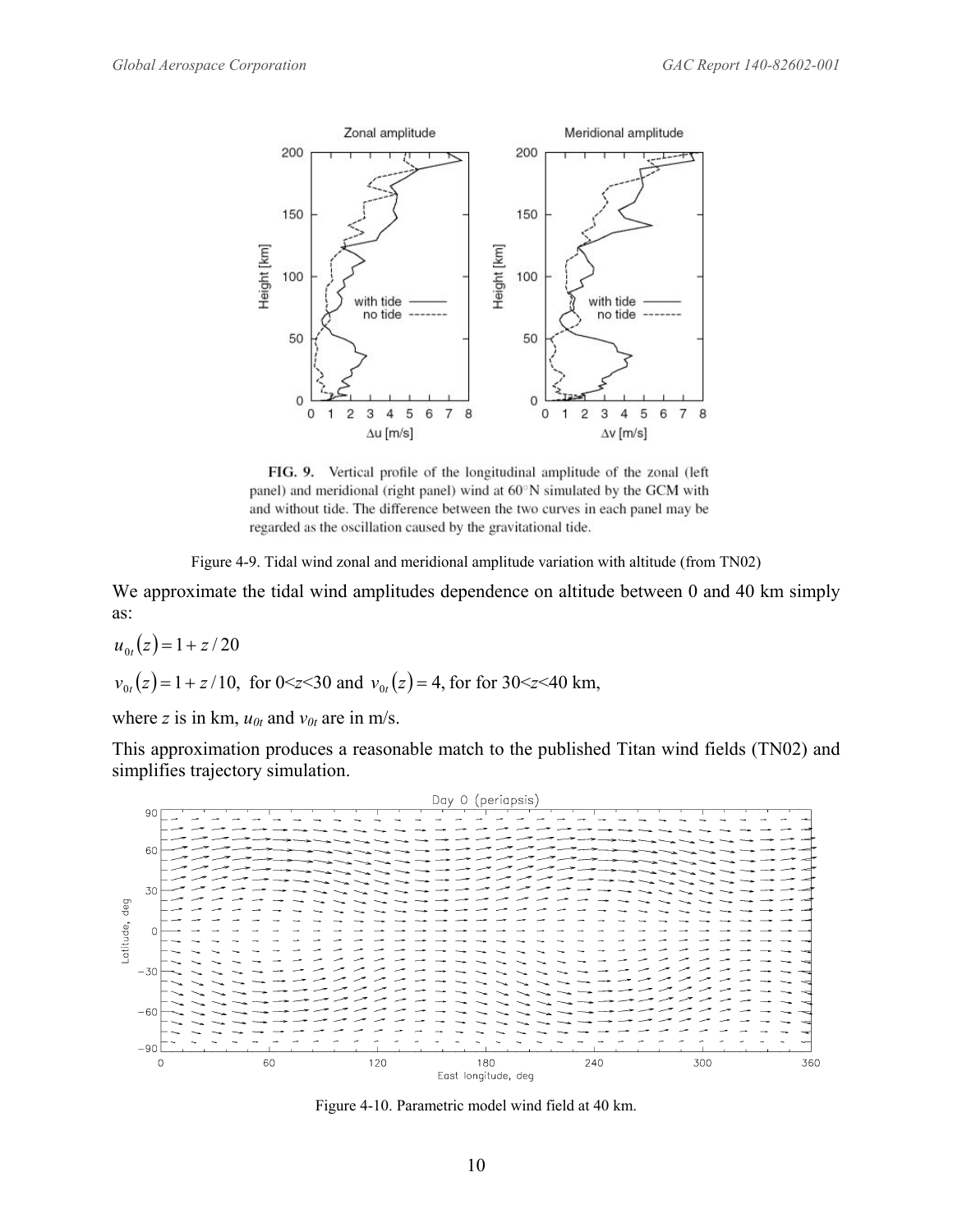<span id="page-14-0"></span>

<span id="page-14-1"></span>Figure 4-11. TN02 wind field at 40 km (Fig. 7 of TN02).

[Figure 4-10](#page-13-2) and [Figure 4-11](#page-14-1) compare Titan wind fields at 40 km generated with a simplified model described above [\(Figure 4-10\)](#page-13-2) and from TN02 [\(Figure 4-11\)](#page-14-1). The wind fields represent a sum of the tidal and background zonal winds. The background zonal wind in [Figure 4-10](#page-13-2) was approximated from the data in TN02 for comparison with the results of TN02.

At low altitudes (300 m) the parametric model fails to reproduce the GCM generated wind field of TN02. [Figure 4-12](#page-14-2) and [Figure 4-13](#page-15-1) compare global wind fields at 300 m in the parametric model and in TN02 GCM.



<span id="page-14-2"></span>Figure 4-12. Parametric model wind field at 300 m.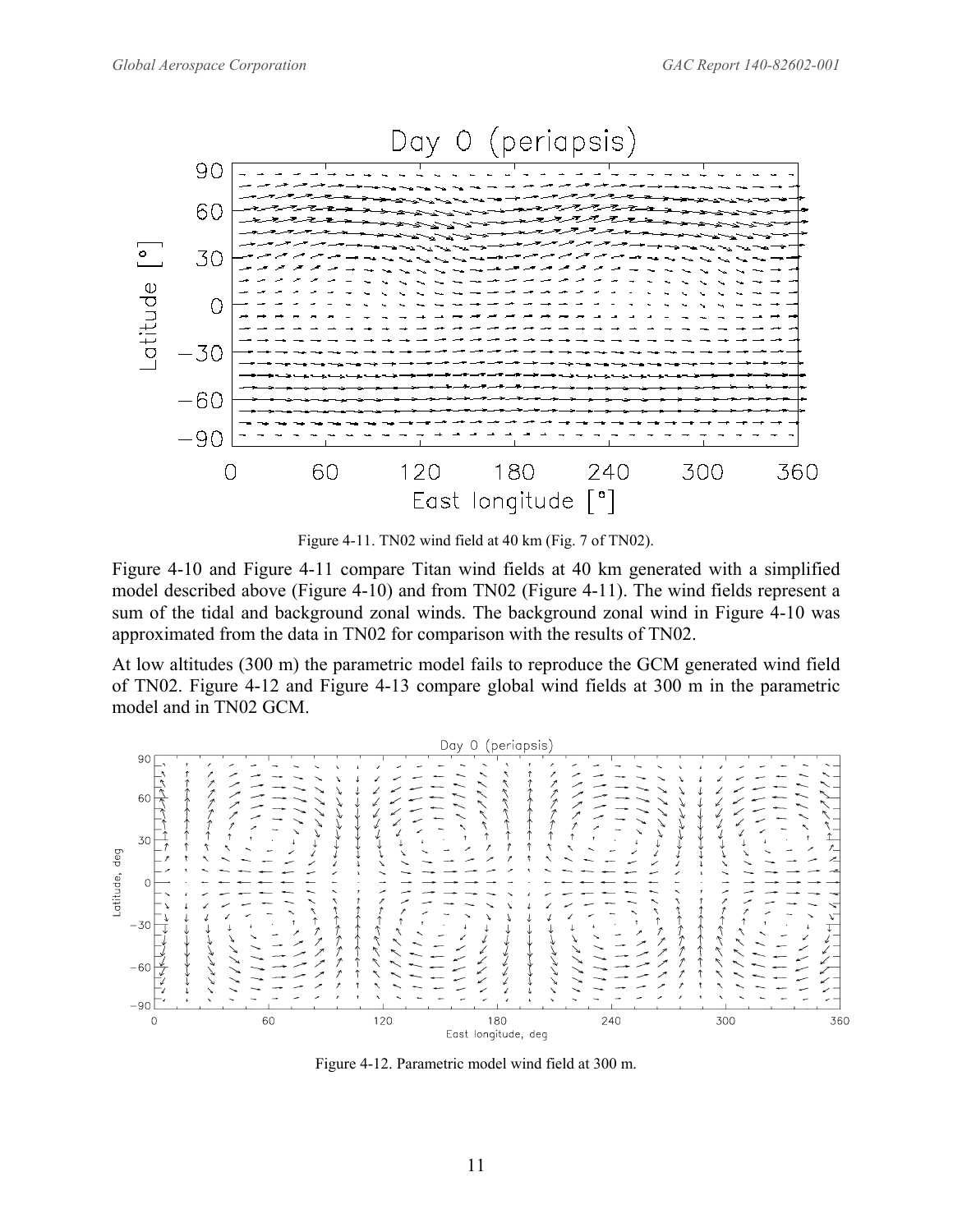<span id="page-15-0"></span>

<span id="page-15-1"></span>Figure 4-13. TN02 wind field at 300 m (Fig. 5 of TN02).

TN02 only shows simulated global wind fields for altitudes of 300 m and 40 km, hence it is not clear if the wind pattern for altitudes below 40 km will be well described by the approximation used in this study.

#### **4.4. Random Wind Component**

 $\overline{a}$ 

A normal random component with a standard deviation  $\sigma = 0.5$  m/s is added to the zonal and meridional components of the wind field. Since these two added random numbers are independent, the standard deviation of the global wind field with a random component is  $σ = 1$  m/s. The value of standard deviation  $σ = 1$  m/s is consistent with the Huygens probe observations of the Titan winds in the lower atmosphere and with TN02 GCM simulations.

Implementing randomization in a similar fashion as that used in Titan-GRAM 2004[6](#page-15-2) was considered and rejected, because Titan-GRAM generates random winds with magnitudes up to 7-9 m/s in the lower 20 km of the atmosphere. These wind magnitudes are inconsistent with Huygens observations and would be larger than the magnitudes of the background zonal and tidal winds. The resultant global wind field dominated by random winds would produce balloon motions resembling "Brownian motion".

<span id="page-15-2"></span><sup>6</sup> C.G. Justus, A. Duvall, D.L. Johnson, "Engineering-level Model Atmospheres for Titan and Neptune", AIAA 2003-4803, 39th AIAA/ASME/SAE/ASEE Joint Propulsion Conference and Exhibit, 20-23 July 2003, Huntsville, Alabama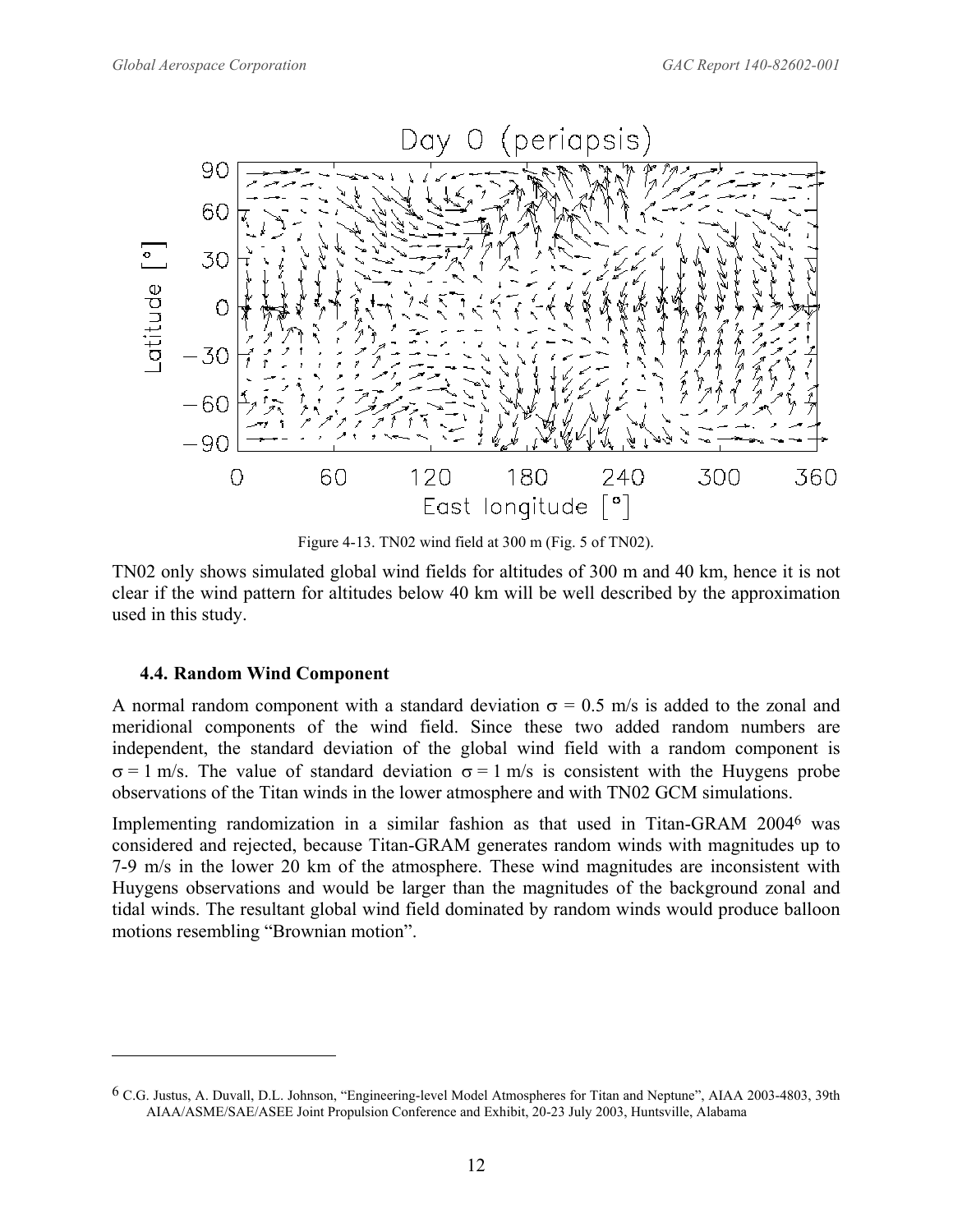#### <span id="page-16-0"></span>**4.5. Parametric Models Wind Fields**

[Figure 4-14](#page-16-1) and [Figure 4-15](#page-16-2) show vector plots of the global wind field in the parametric model with TN05 zonal winds at 8 km and for seasons Ls=180° and Ls=270°. These plots illustrate the nature of the global wind field in this parametric model.



<span id="page-16-1"></span>Figure 4-14. Global wind field at 8 km Ls=180° in the parametric model with TN05 zonal winds.



<span id="page-16-2"></span>Figure 4-15. Global wind field at 8 km Ls=270° in the parametric model with TN05 zonal winds.

For comparison, [Figure 4-16](#page-17-1) shows the global wind field in the parametric model with LMD zonal winds at 8 km and for Ls=270º. As can be seen, the tidal winds affect the global wind pattern to a much lesser extent in this case, than in the case of the parametric model with TN05 zonal winds.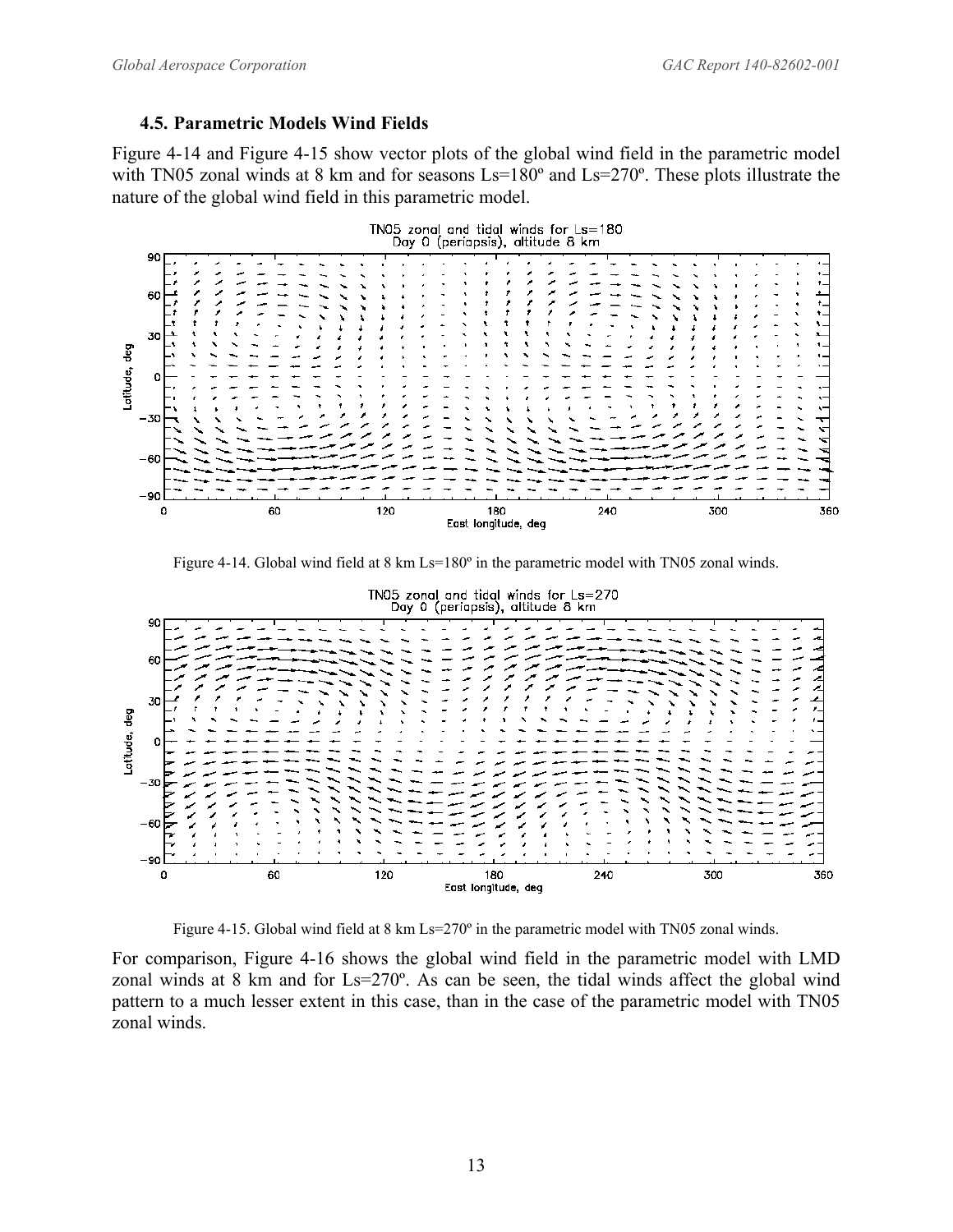<span id="page-17-0"></span>

<span id="page-17-1"></span>Figure 4-16. Global wind field at 8 km Ls=270° in the parametric model with LMD zonal winds.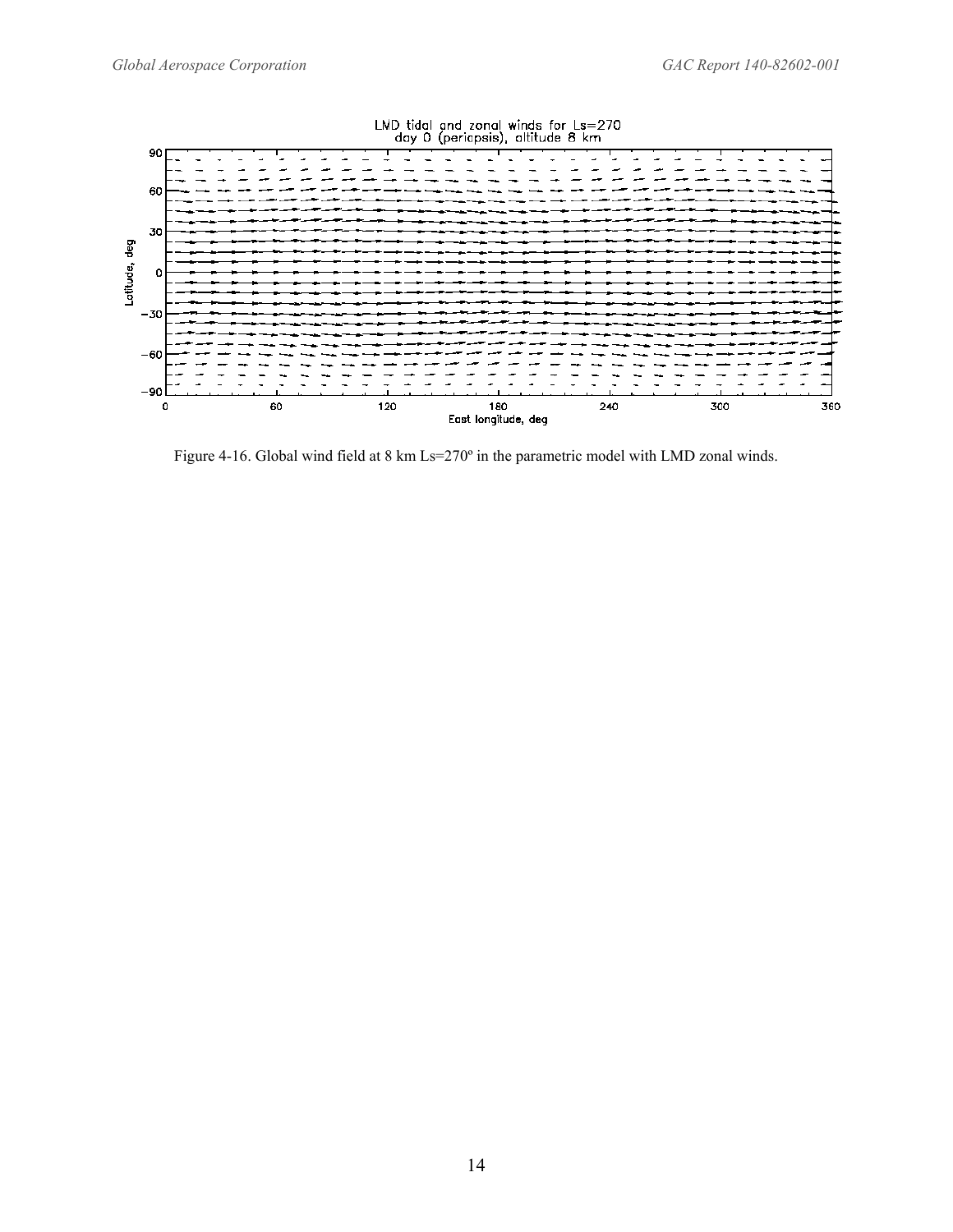# **5. Trajectory Simulation Results**

#### <span id="page-18-0"></span>**5.1. Introduction**

This section presents the results of the trajectory simulations in the lower atmosphere of Titan and answers the three main questions of the study, namely, to determine 1) whether the trajectories are very similar to each other, 2) whether the trajectories generally cover a wide or narrow range of locations (latitudes), and 3) whether the trajectories appear to be entirely trapped within a narrow region (e.g., near the pole if started at high latitudes). Altogether 9,240 simulated trajectories were generated. The raw data and plots of the simulated trajectories are delivered with this report on a set of 9 CD-ROMs.

# **5.2. Trajectory Similarity**

The simulated trajectories are not similar to each other. The patterns of the simulated trajectories strongly depend on zonal wind model, altitude, starting latitude and season (See [Figure 5-1](#page-19-1) and [Figure 5-2](#page-19-2) for example). The variations in the patterns of trajectories are explained by the interplay between the tidal winds and the zonal winds. When the magnitude of the zonal winds is smaller or comparable to the magnitude and direction of the phase velocity of the tidal planetaryscale wave (at a given latitudinal range), the simulated trajectories are strongly affected by the tidal winds. They tend to show loops, zigzags and, in general, cover a wide range of latitudes. Such trajectories are observed primarily among the trajectories simulated with the parametric model with TN05 zonal winds. In the opposite case when the magnitude of the zonal wind is stronger than the magnitude of the phase velocity of the tidal planetary-scale wave, the simulated trajectories are weakly affected by the tidal winds. The simulated balloons tend to pass quickly through the varying field of the tidal winds and the tidal effects are "averaged out" along simulated trajectories. As a result, the simulated trajectories do not show loops and cover a narrow range of latitudes. Such trajectories are observed primarily among the trajectories simulated with the parametric model with LMD zonal winds.

# **5.3. Range of Locations (Latitudes)**

[Figure 5-1](#page-19-1) shows simulated trajectories for Ls=270º and altitude of 18 km generated with the parametric model with TN05 zonal winds. The figure shows seven color-coded trajectories generated for different starting latitudes (see figure legend). These trajectories represent a subset of 12 random trajectories generated for each starting latitude (-65º, -45º, -25º, 0º, 25º, 45º, 65º). Cross-marks indicate 30-Earth day timestamps. As the zonal winds at this altitude and season (0-2 m/s, see [Figure 4-3\)](#page-10-2) are comparable to the phase velocity of the tidal wind planetary-scale wave (0-6 m/s) the trajectories show loops, bends and cover a modest range of latitudes (30º-50º) depending on initial conditions. In some instances (for example, for starting latitude of -45º) trajectories cover a narrow longitudinal range due to weak zonal winds at this latitude.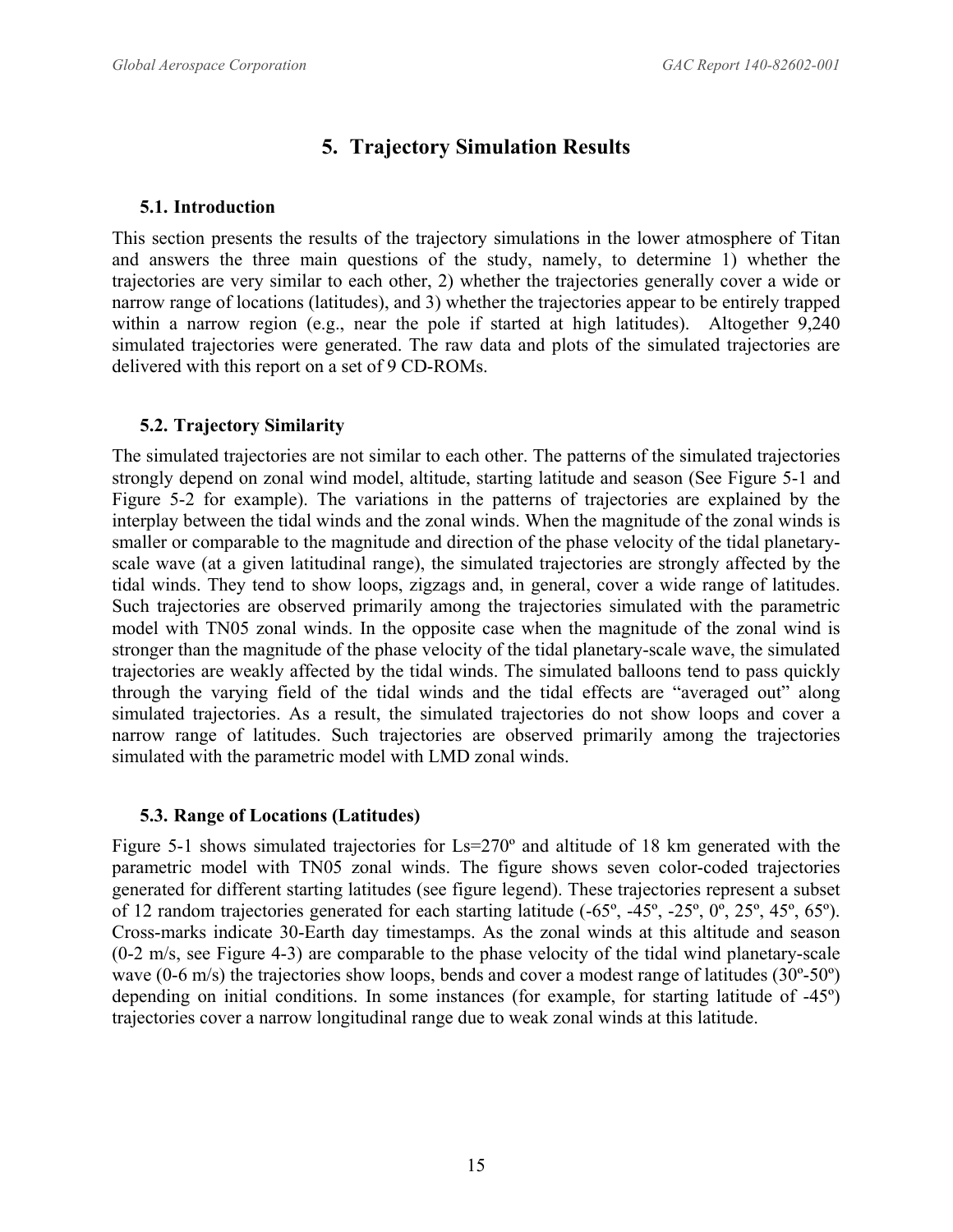<span id="page-19-0"></span>

<span id="page-19-1"></span>Figure 5-1. Simulated trajectories at 18 km, Ls=270° generated with parametric model with TN05 zonal winds.

[Figure 5-2](#page-19-2) shows simulated trajectories for Ls=270º and altitude of 18 km generated with the parametric model with LMD zonal winds. Different segments of 180-Earth day trajectories shown in [Figure 5-2](#page-19-2) completely overlap and cannot be distinguished in the figure. The trajectories are quite different from the trajectories shown in [Figure 5-1.](#page-19-1) They do not show loops or zigzags and cover a narrow range of latitudes (10º-20º). This is due to LMD zonal winds at this altitude (5-25 m/s) being larger than the phase velocity of the tidal wave (0-6 m/s).



<span id="page-19-2"></span>Figure 5-2. Simulated trajectories at 18 km, Ls=270° generated with parametric model with LMD zonal winds.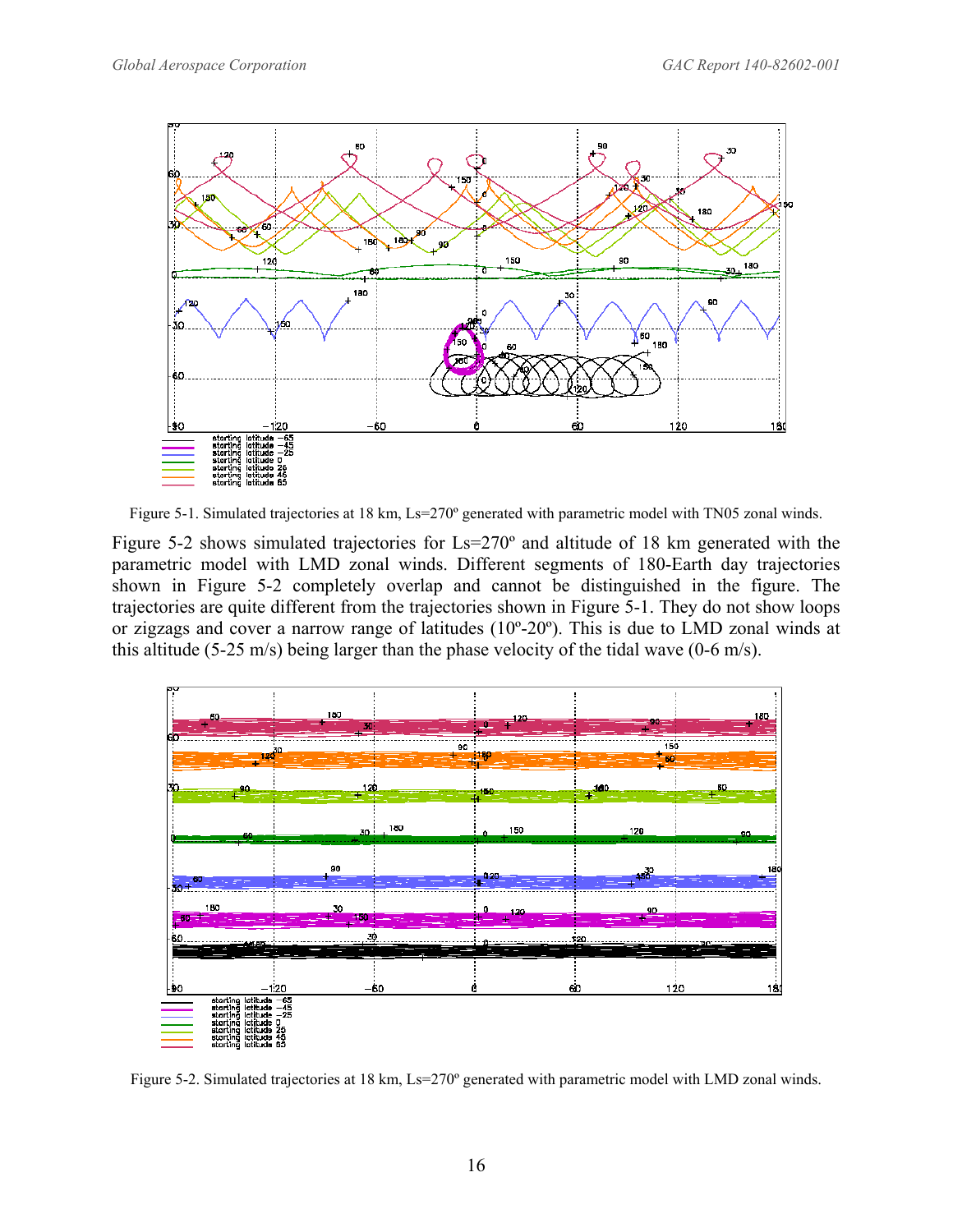<span id="page-20-0"></span>At low altitudes in the LMD model, where the zonal winds become weaker, we see similar, but different patterns of trajectories as generated with the TN05 model (see [Figure 5-3\)](#page-20-1).



<span id="page-20-1"></span>Figure 5-3. Simulated trajectories at 1 km, Ls=270° generated with parametric model with LMD zonal winds.

The evolution of the shape of a simulated trajectory with varying background zonal and tidal winds can be observed in [Figure 5-4.](#page-20-2) The plot shows nine color-coded simulated trajectories at 18 km each 32-Earth days long and each with a starting latitude of -65º. Cross-marks indicate 4-day timestamps.



<span id="page-20-2"></span>Figure 5-4. Evolution of the shape of a trajectory with varying underlying winds.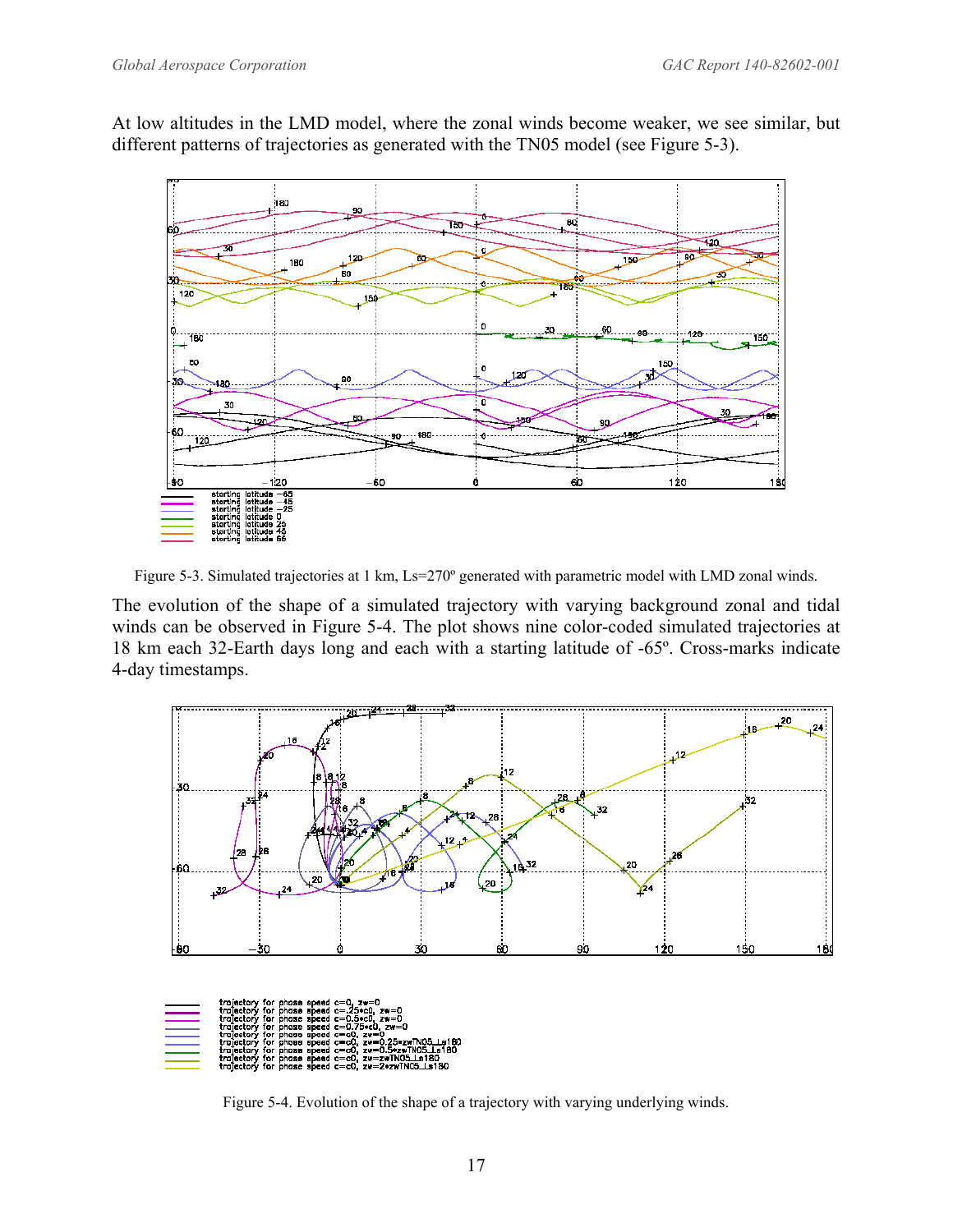Each trajectory is simulated in different background zonal and tidal wind field. The first trajectory (black) is simulated with the phase speed of the tidal wind planetary wave and the background zonal winds set to zero. This trajectory has the maximum meridional extent. The next four trajectories (see figure legend) are simulated with the background zonal winds set to zero and the phase speed of the tidal wind wave increasing gradually to its actual value. As the phase speed is being increased, the meridional extent of the simulated trajectory decreases, as it "sees" both negative and positive tidal meridional winds. The net displacement changes from being westward for small phase speeds, to being eastward for normal phase speed.

The next four trajectories are simulated with the background zonal winds of the TN05 model at 18 km for Ls=180º increasing gradually from a quarter to twice their actual magnitude. The zonal winds at this altitude and latitude for this season are prograde – in the same eastward direction that the tidal wind wave propagates. Hence, if the zonal winds match the magnitude of the phase speed of the tidal wind wave, the balloon is stationary relative to the moving spatial pattern on the tidal winds. Consequently, as the zonal wind speeds are increased, the meridional extent of the trajectory increases.

Trajectories in [Figure 5-4](#page-20-2) show most of the types of patterns observed in the simulations (except for those in high zonal winds – see [Figure 5-2\)](#page-19-2).

[Figure 5-5](#page-22-1) is a 3-D chart that displays five simulated trajectories generated with the parametric model with TN05 zonal winds for the same starting latitude of 65º, but at different altitudes. The vertical scale is altitude in km. Cross-marks again mark 30-Earth day intervals. This plot demonstrates variability of simulated trajectories with altitudes as the zonal winds vary with altitude (the tidal winds also vary with altitude as amplitudes  $u_{0t}$  and  $v_{0t}$  vary, but these variations are smaller than the variations in the zonal winds).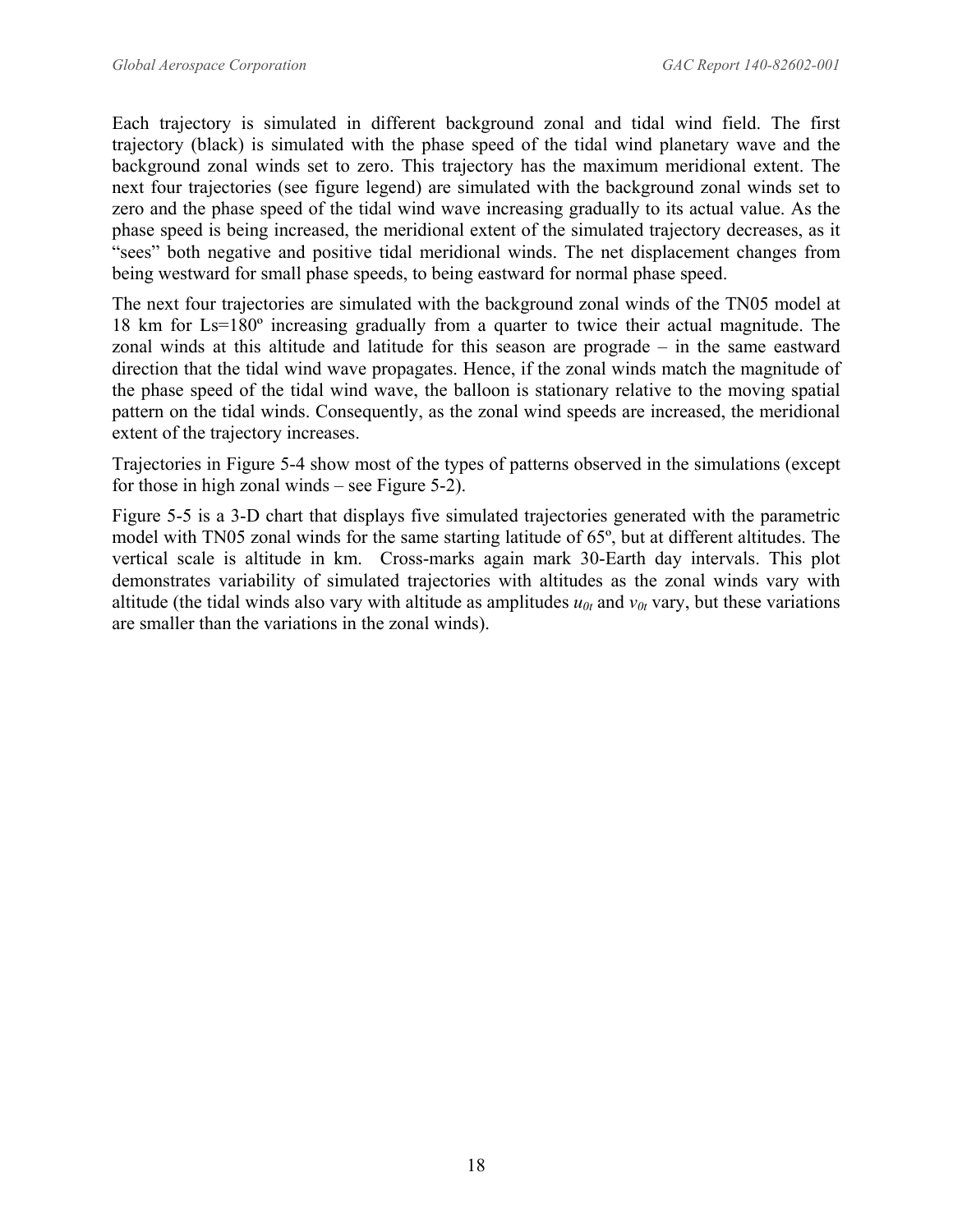<span id="page-22-0"></span>

<span id="page-22-1"></span>Figure 5-5. Simulated trajectories at altitudes of 1, 4, 8, 12 and 18 km, Ls=270°, starting latitude of 65° generated with parametric model with TN05 zonal winds.

Daily variations in wind field, simulated by generating trajectories at different local hours, seem to produce more variability than random variations of the wind field with  $\sigma = 1$  m/s. Compare, for example, [Figure 5-6](#page-23-1) to the trajectory originating at latitude of -65º in [Figure 5-1.](#page-19-1) [Figure 5-6](#page-23-1)  shows 12 simulated trajectories initiated at different local hours spanning one Titan day, for Ls=270°, altitude of 18 km and parametric model with TN05 zonal winds. While the general appearance of the trajectory does not change significantly, trajectories generated at different local hours do cover different portions of the planet.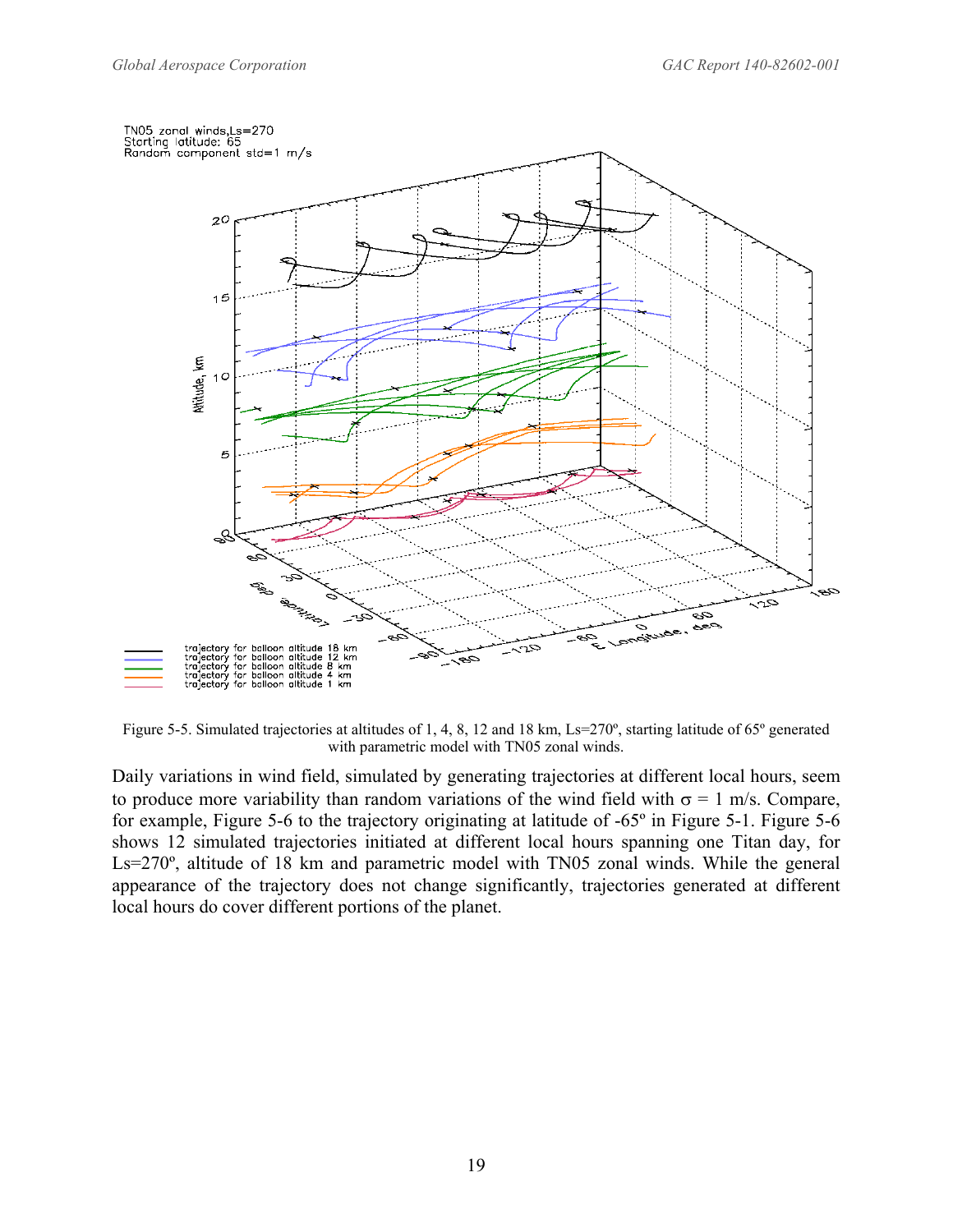<span id="page-23-0"></span>

<span id="page-23-1"></span>Figure 5-6. 12 trajectories simulated for different starting local time, for Ls=270º, 18 km altitude, parametric model with TN05 zonal winds.

Not all of the trajectories circumnavigate the Titan, as can be seen in [Figure 5-1.](#page-19-1) Some of the trajectories cover not just a limited range of latitudes, but also a limited range of longitudes. [Figure 5-7](#page-24-1) shows longitudinal envelopes of trajectories generated for different initial latitudes and local times at Ls=180º, 18 km altitude, parametric model with TN05 zonal winds. The longitudinal envelopes mark the maximum and the minimum latitude observed in the set of 12 trajectories initiated at the same latitude for any given longitude. As can be seen in the figure, simulated trajectories in high latitudes in the Northern hemisphere do not circle Titan over a 180- Earth day time period. The combination of zonal and tidal winds produces global winds that are not strong enough to drive the balloon around Titan in 180 Earth days (~11 Titan days). It is also interesting to note that in this particular example simulated trajectories initiated at the latitude of 25º (green) show a lot of variability in latitudinal range depending on longitude. While simulated trajectories cover about 40º of latitudes (from 10º to 50º) for longitudes from 0º to about -150º, for other longitudes the latitudinal coverage is narrow – about  $20^{\circ}$  (from  $10^{\circ}$  to  $30^{\circ}$ ). This is apparently due to simulated trajectories passing near the boundary of two dynamically distinct flow regions (zonal winds blowing in different directions) and are being pushed into a separate flow region by random perturbations in the wind field.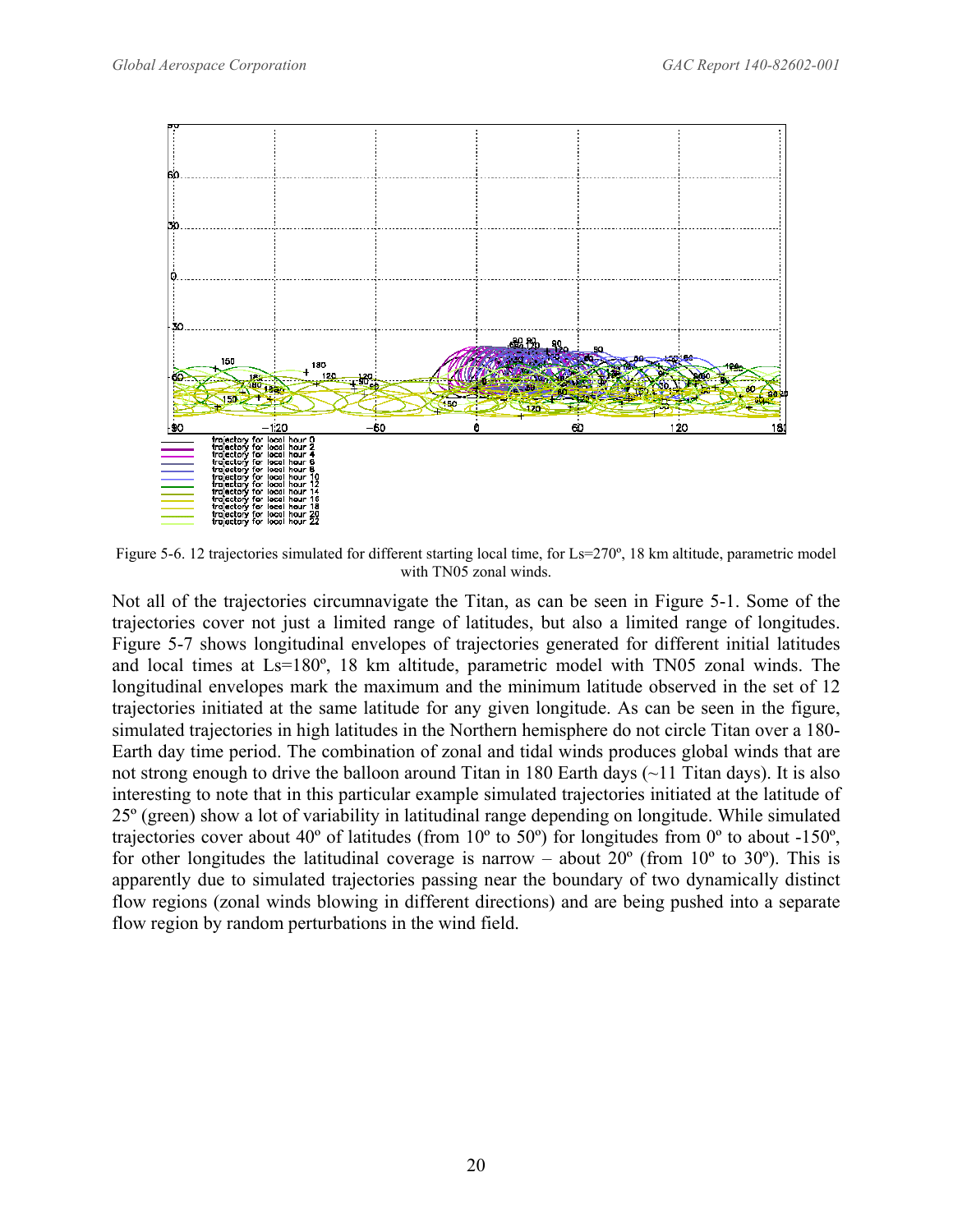<span id="page-24-0"></span>

<span id="page-24-1"></span>Figure 5-7. Longitudinal envelopes of sets of trajectories initiated at different latitudes and different local times at Ls=180º, 18 km altitude, parametric model with TN05 zonal winds.

The ranges of the latitudes covered by simulated 180-Earth days trajectories were analyzed by plotting histograms of latitudes for all altitudes and seasons for both parametric models. [Figure](#page-25-1)  [5-8](#page-25-1) illustrates this analysis. [Figure 5-8](#page-25-1) shows 7 histograms of latitudinal coverage for the groups of 12 random trajectories generated for 7 starting latitudes and Ls=270º, 18 km altitude with the parametric model with TN05 zonal winds. The latitudinal extent of the coverage ranges from 22º for the trajectories started at 0º latitude, to 53º for the trajectories started at 65º latitude. It is interesting to note that all of the histograms, with the exception of the histogram for trajectories starting at 0º latitude, are clearly bimodal. The picks in the latitudinal histograms correspond to simulated balloons spending more times at some latitudes due to meridional and zonal winds being weaker at these latitudes.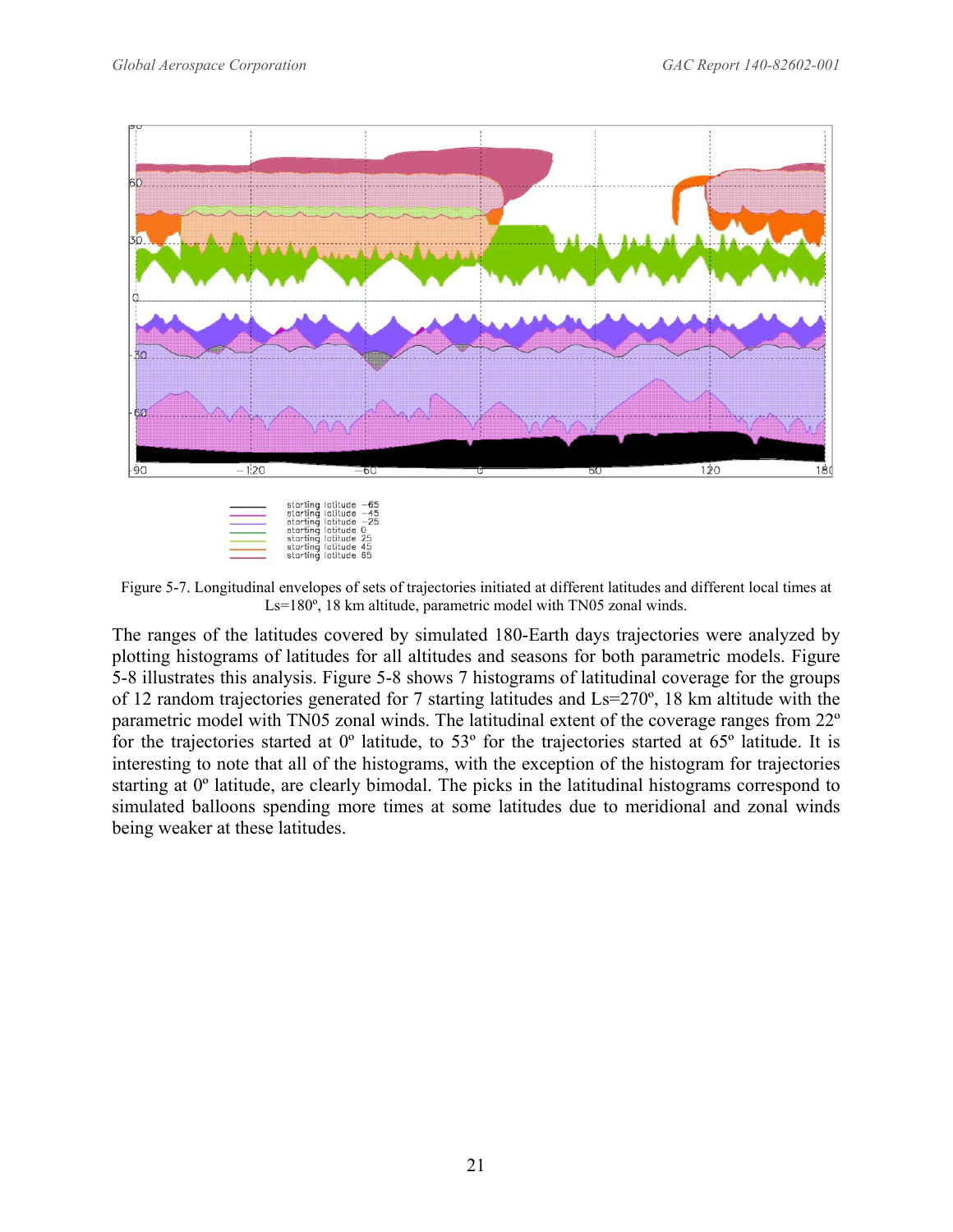<span id="page-25-0"></span>

<span id="page-25-1"></span>Figure 5-8. Histograms of latitudes covered by simulated trajectories generated with TN05 zonal wind model with random component for Ls=270º, 18 km altitude.

[Figure 5-9](#page-26-1) shows the same histogram analysis, but for 12 trajectories generated at different local times for the same starting latitude. Trajectories initiated at 0º latitude remain at that latitude because the magnitude of the tidal winds is equal to 0 at the equator at all altitudes in the parametric model and there is no random component in simulations that vary the local hour of the simulation start time. Histograms shown in [Figure 5-9](#page-26-1) do not exhibit bimodality, as the histograms of random trajectories do [\(Figure 5-8\)](#page-25-1). They also cover wider latitudinal ranges – from 40º to 70º (with the exception of the trajectories starting at 0º latitude).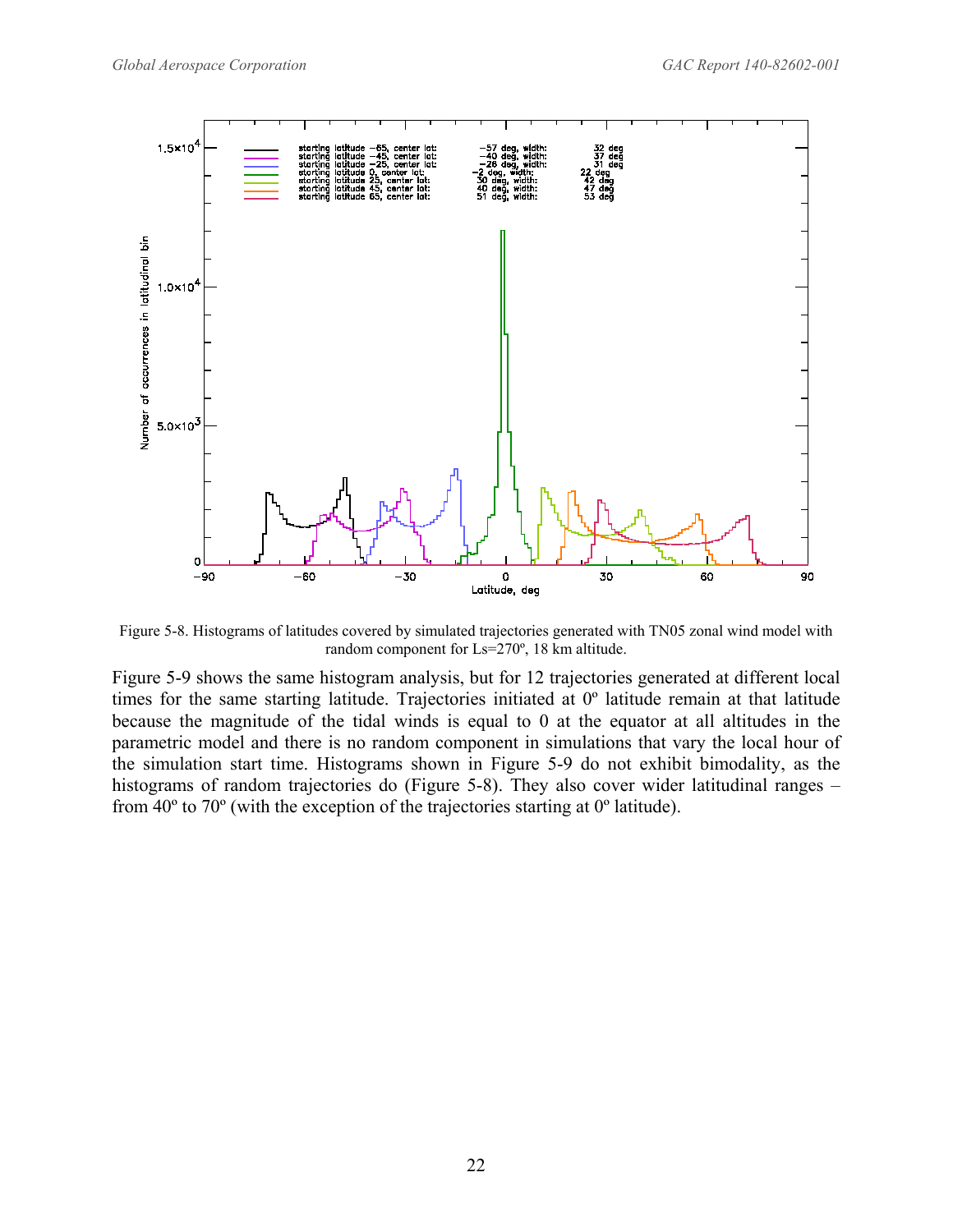<span id="page-26-0"></span>

<span id="page-26-1"></span>Figure 5-9. Histograms of latitudes covered by simulated trajectories generated for 12 different local hours with TN05 zonal wind model for Ls=270º, 18 km altitude

[Figure 5-10](#page-27-1) shows the histogram plot for the conditions of [Figure 5-8,](#page-25-1) but for parametric wind model with the LMD zonal winds. As was noted before, strong zonal winds in the LMD model minimize the effects of tidal winds and the simulated trajectories cover narrow ranges of latitudes (at altitudes above 4 km). The latitudinal ranges covered by simulated trajectories in [Figure 5-10](#page-27-1) range from 10<sup>°</sup> for trajectories started at 0<sup>°</sup> latitude to 18<sup>°</sup> for trajectories started at 65º latitude. The histograms are not bimodal, again due to strong zonal winds that minimize any effects of the tidal winds.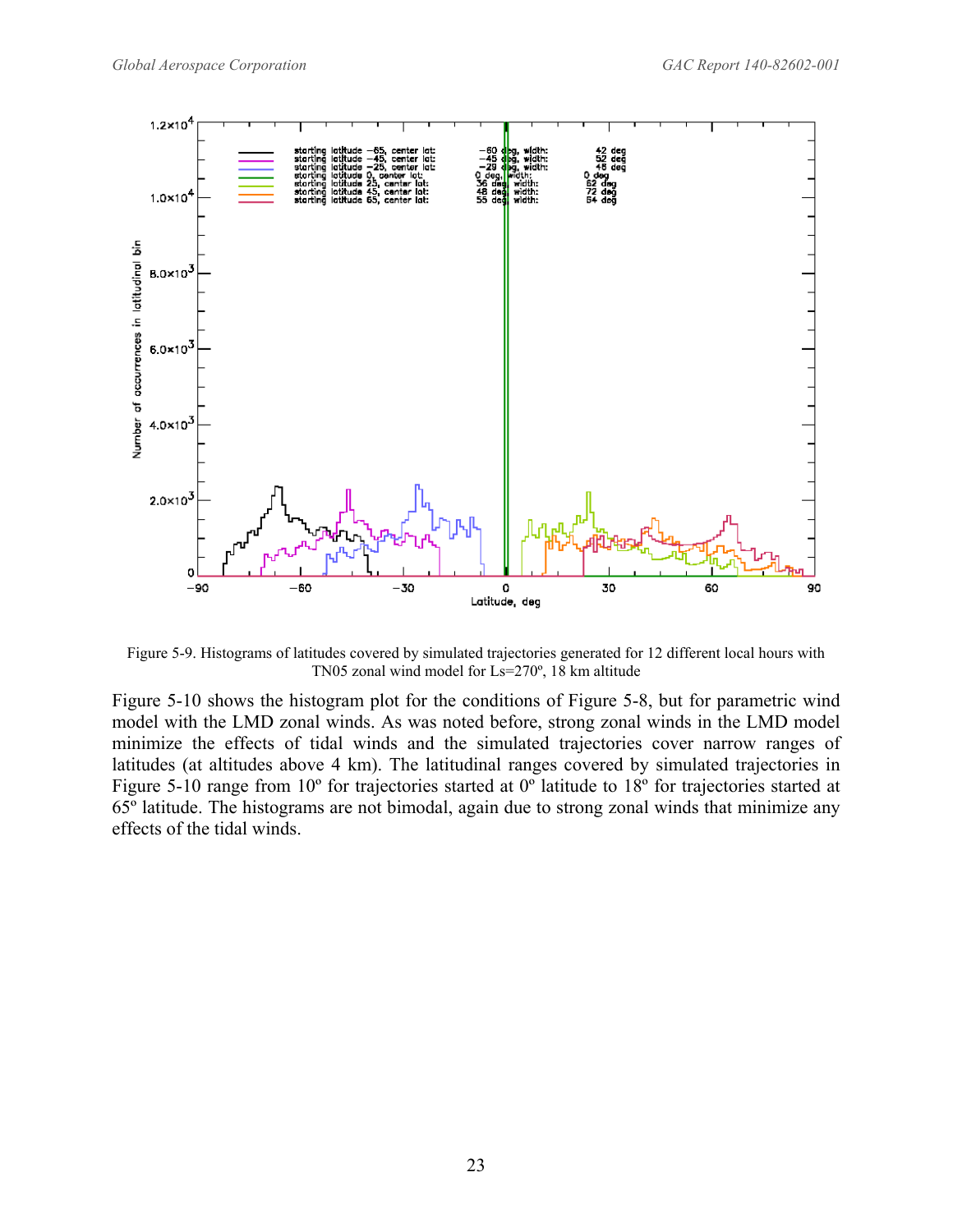<span id="page-27-0"></span>

<span id="page-27-1"></span>Figure 5-10. Histograms of latitudes covered by simulated trajectories generated with LMD zonal wind model with random component for Ls=270º, 18 km altitude.

[Figure 5-11](#page-28-1) summarizes the histogram analysis for random trajectories for all altitudes for the season of Ls=270º and parametric model with the TN05 zonal winds. The plot displays the latitudinal extent of the histograms for five altitude levels (1, 4, 8, 12 and 18 km). The vertical bars indicating latitudinal extent of the histograms are offset in horizontal direction (altitude axis) so that the symbols for latitude limits do not overlap. Colored squares indicate central latitude of the histogram (color coding corresponds to that on [Figure 5-8-](#page-25-1)[Figure 5-10\)](#page-27-1). As can be seen in [Figure 5-11,](#page-28-1) trajectories in high northern latitudes (45º-65º) have the largest latitudinal extent at all altitudes, except at 1 km. This is due to relatively strong prograde zonal winds centered at about 60º latitude characterizing circulation during this season in TN05 zonal wind model. As was noted before, prograde zonal winds with magnitudes comparable to the magnitude of the phase speed of the tidal wind planetary wave amplify tidal wind effects (meridional excursion in this case).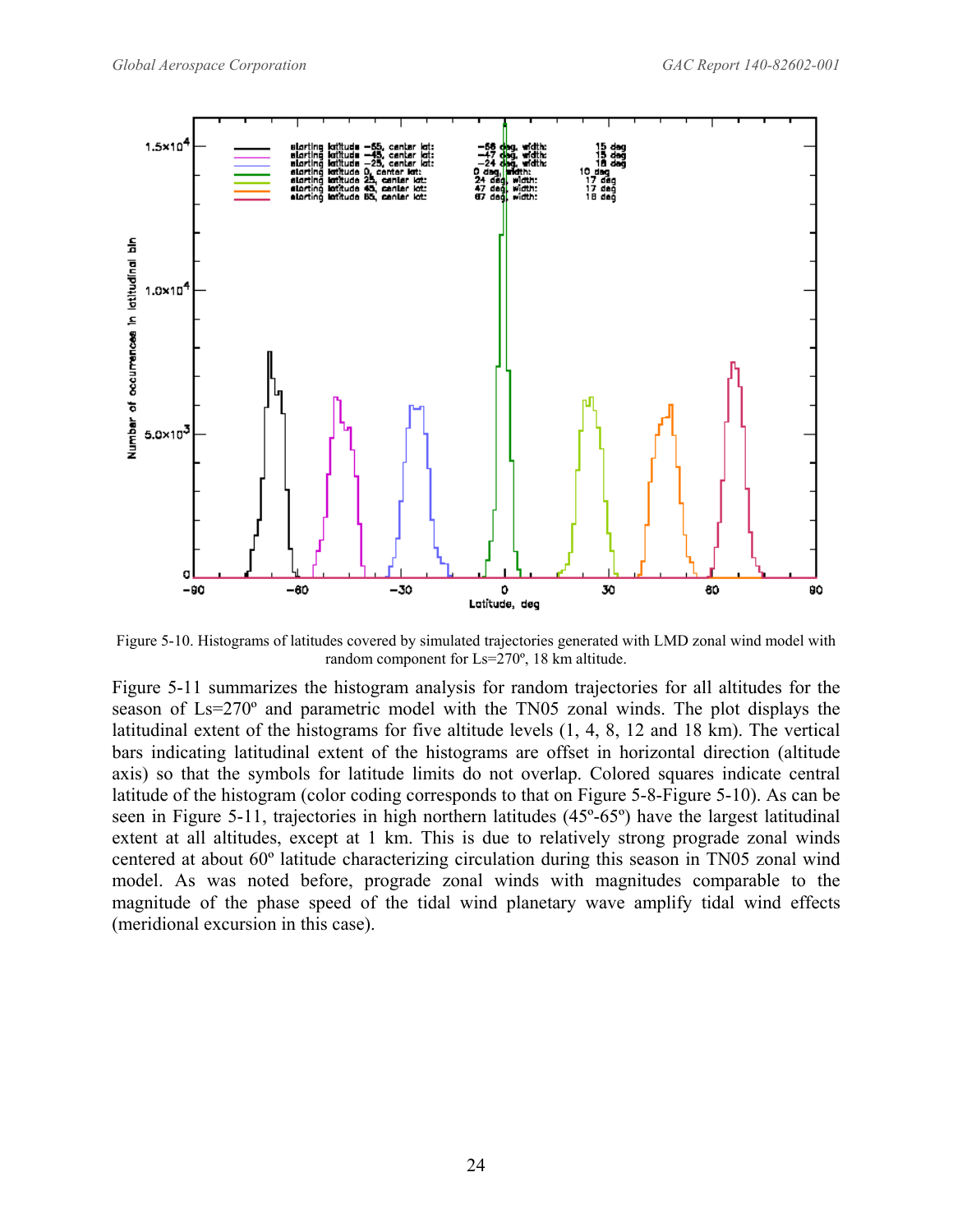<span id="page-28-0"></span>

<span id="page-28-1"></span>Figure 5-11. Latitudinal ranges at different altitudes covered by simulated trajectories generated with TN05 zonal wind model with random component for Ls=270º.

[Figure 5-12](#page-29-1) shows analysis similar to that in [Figure 5-11,](#page-28-1) but for trajectories simulated at different local hours. The latitudinal ranges covered by trajectories in this case are wider than in [Figure 5-11,](#page-28-1) but show the same tendency to be wide in the Northern hemisphere.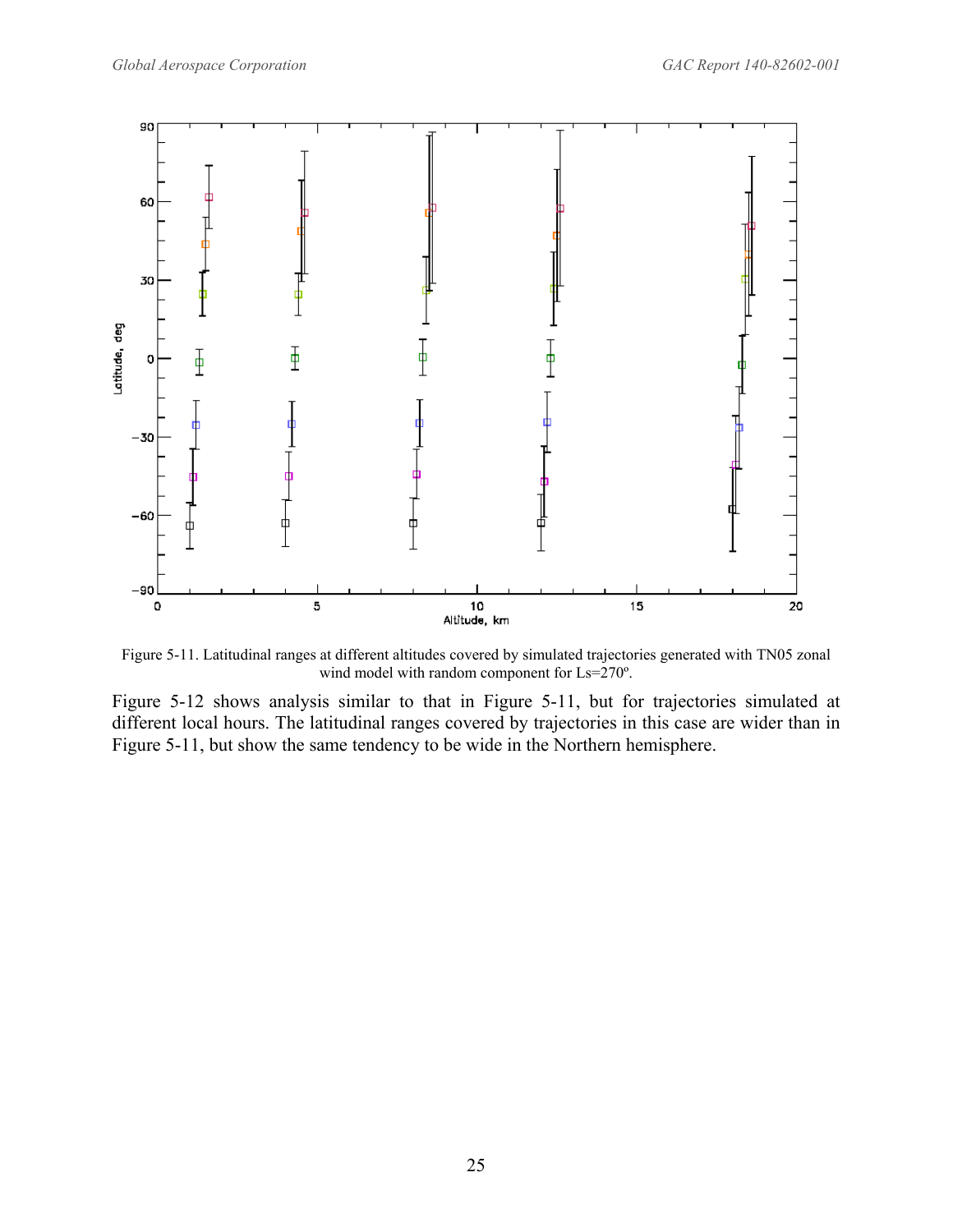<span id="page-29-0"></span>

<span id="page-29-1"></span>Figure 5-12. Latitudinal ranges at different altitudes covered by simulated trajectories generated for 12 different local hours with TN05 zonal wind model for Ls=270º.

[Figure 5-13](#page-30-1) displays the histograms of latitudinal coverage for all trajectories generated with parametric model with TN05 zonal winds and with the LMD model for seasons corresponding to Ls=180<sup>°</sup>, 270<sup>°</sup> and 0<sup>°</sup> (zonal winds do not change significantly in the LMD model, hence the variability in the latitudinal coverage of simulated trajectories is well reproduced with data for this three seasons). The top plot in [Figure 5-13](#page-30-1) shows the histograms for parametric model with TN05 (solid line) and LMD (dashed line) zonal winds and random trajectories; the plot at the bottom of [Figure 5-13](#page-30-1) shows histograms for trajectories generated at different local hours. The width of the histograms bins is 4<sup>°</sup> of latitude (except for the first bin, which is 2<sup>°</sup> wide). Each data point indicates how many times a given latitudinal range is observed in all the histograms of latitudinal coverage [\(Figure 5-8](#page-25-1) - [Figure 5-10\)](#page-27-1). For example, the top plot indicate that latitudinal extent of 14º to 18º (histogram bin 5) is observed 32 times in histograms of latitudinal extent of simulated trajectories generated with parametric model with TN05 zonal winds. These histograms indicate that weak zonal winds (TN05 zonal model) tend to produce trajectories that, in general, cover wider range of latitudes than trajectories simulated with strong zonal winds (LMD).

Interestingly, for both zonal wind models and for both random and local hour varying trajectories the most often occurring range of covered latitudes is about the same: between 10º and 18º (bins 4 and 5 of histograms in [Figure 5-13\)](#page-30-1). This means that the most probable latitudinal range of simulated trajectories is 10º and 18º, independent of the wind model.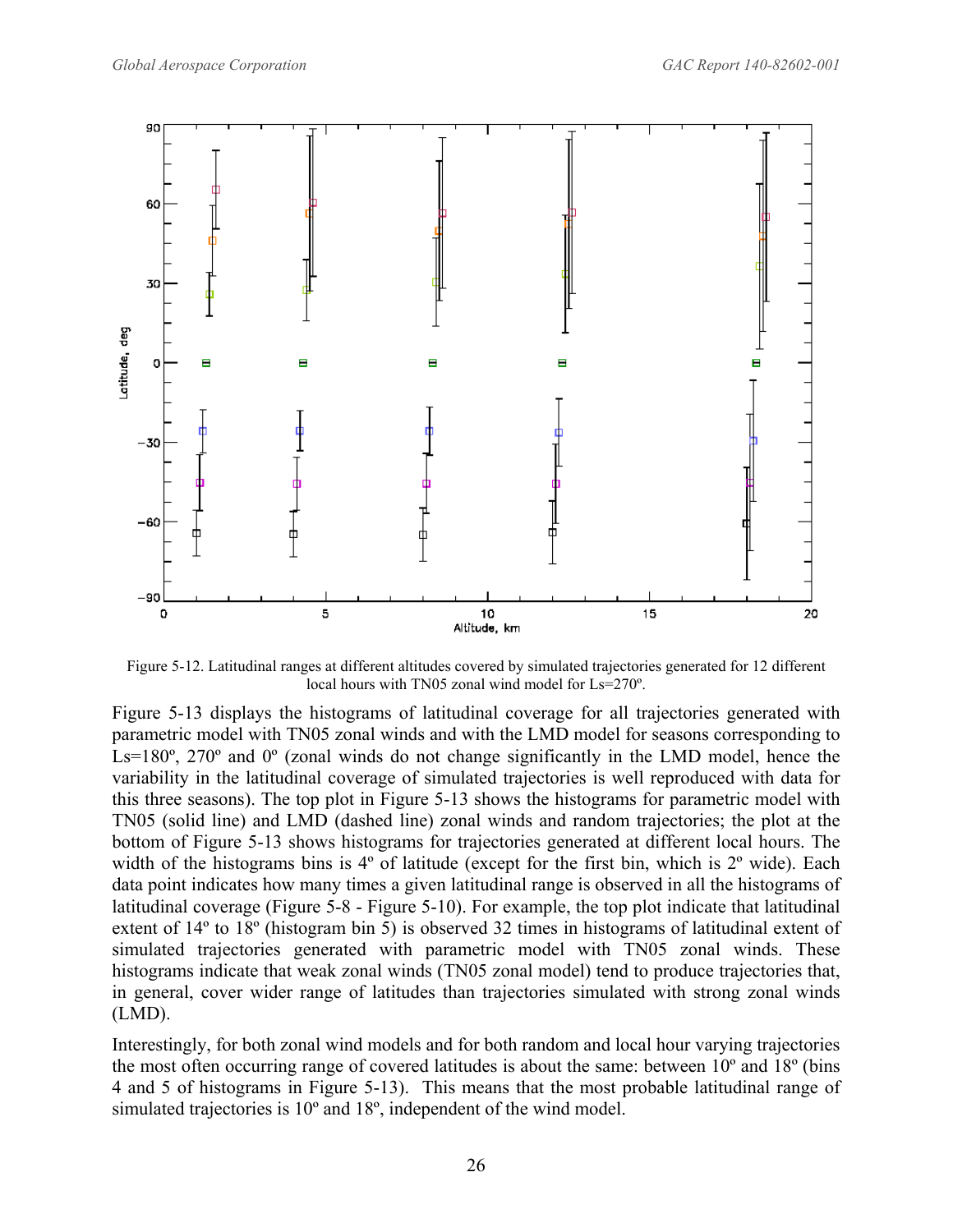<span id="page-30-0"></span>Maximum latitudinal range observed in this study is 80º for simulations with random trajectories and LMD zonal winds, and 70º for simulations with varying local time and TN05 zonal winds.



Histogram of latitudinal ranges for TN05 and LMD wind models, Monte-Carlo simulation

<span id="page-30-1"></span>Figure 5-13. Histograms of latitudinal ranges for all altitudes and seasons, for both parametric models (top) for simulations with 12 random trajectories for each starting latitude; (bottom) for simulations with trajectories at 12 different local hours for each starting latitude.

In the parametric wind model with the LMD zonal winds, the widest latitudinal range is observed for simulated trajectories at 4 km altitude and in the equatorial regions (for all seasons and for both random trajectories and for trajectories with varying initial local hour). This is because the zonal winds at 4 km in the equatorial regions in the LMD model have a magnitudes that are close to the magnitude of the phase speed of the tidal planetary wave. This point is illustrated in [Figure](#page-31-1)  [5-14.](#page-31-1) [Figure 5-14](#page-31-1) displays the magnitude of the tidal wave phase speed as a function of the latitude, and magnitudes of the zonal winds in the LMD model for Ls=270º at different altitudes. The magnitude of the tidal-wind, planetary-wave phase speed is the closest to the magnitude of the zonal winds in the equatorial regions at 4 km altitude, and this is the altitude and the latitudes where we see the maximum latitudinal range by the simulated trajectories. Zonal winds at the higher altitudinal level used for simulation in this study (8 km) are stronger than the phase speed at all latitudes, and zonal winds at lower altitudinal level (1 km) are weaker than the phase speed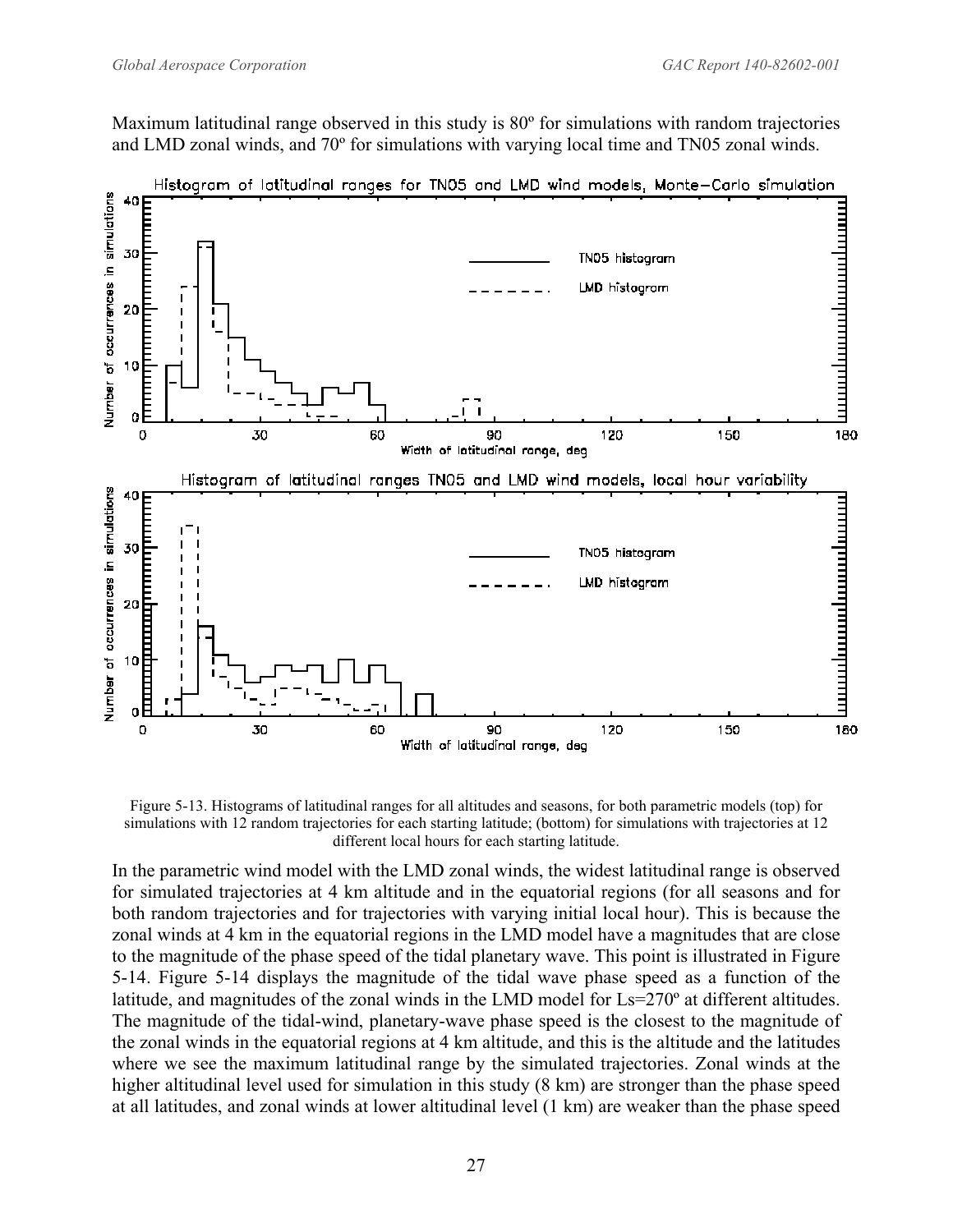<span id="page-31-0"></span>(except near the poles), - the latitudinal extent of the simulated trajectories at these altitudes is smaller.



<span id="page-31-1"></span>Figure 5-14. Comparison of zonal wind magnitudes in the LMD model for Ls=270° and phase speed magnitude of the tidal wind planetary wave.

For comparison with [Figure 5-14,](#page-31-1) [Figure 5-15](#page-32-1) shows the comparison of zonal wind and tidal wind planetary wave magnitudes for the same season for the TN05 zonal wind model. As can be seen from the figure, the magnitudes of the zonal winds and of the tidal wind planetary wave phase speed are the closest in high latitudes of the Northern hemisphere almost at all altitudes. Consequently, we see the largest latitudinal coverage by simulated trajectories at these latitudes in TN05 model for Ls=270º (see [Figure 5-11](#page-28-1) and [Figure 5-12\)](#page-29-1). As the zonal circulation changes more significantly with season in TN05 model than in LMD model, the altitudes and latitudes where simulated trajectories show maximum latitudinal coverage change with the season for TN05 model.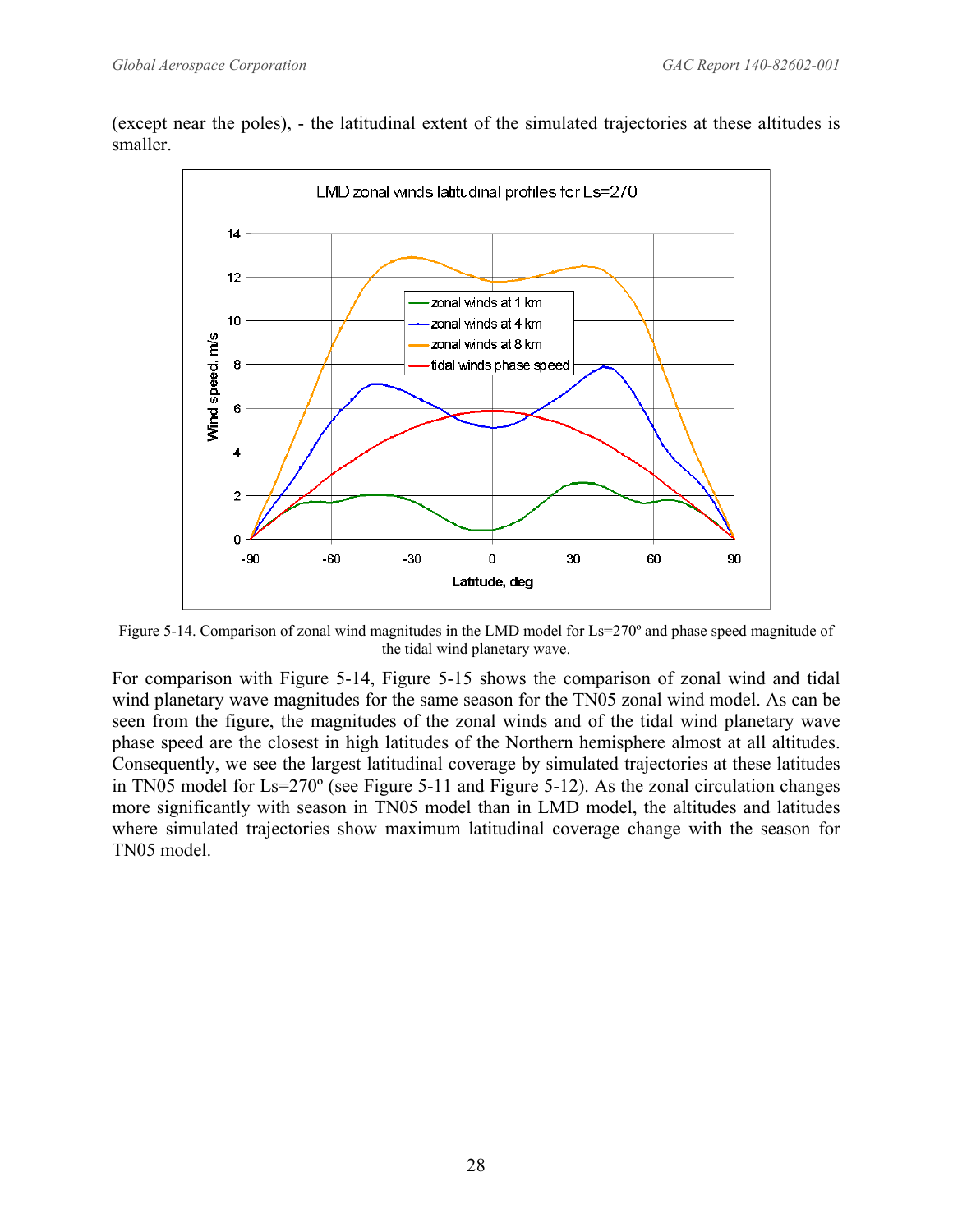<span id="page-32-0"></span>

<span id="page-32-1"></span>Figure 5-15. Comparison of zonal wind magnitudes in the TN05 model for Ls=270° and phase speed magnitude of the tidal wind planetary wave.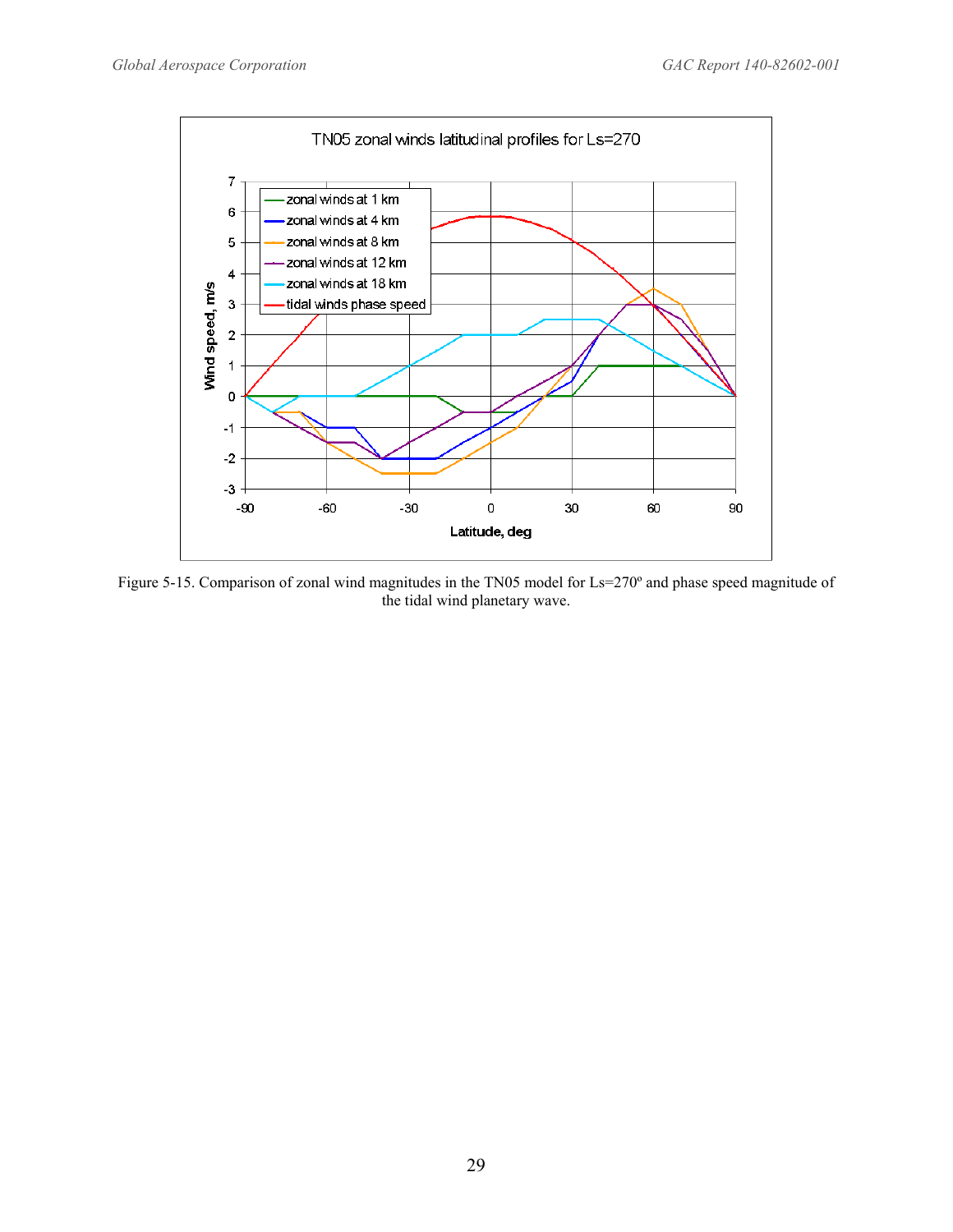# **6. Summary**

<span id="page-33-0"></span>Balloon trajectories in the lower atmosphere of Titan (1-18 km) were simulated with two different models of background winds that included parameterized tidal effects. Relative to the question of whether the trajectories are very similar to each other, we have found out that trajectories differ in their shape depending on the strength of the zonal winds in the model, covering wider latitudinal range and exhibiting loops and zigzags in the model with weak (0-4 m/s) zonal winds and covering narrow latitudinal range in the model with strong zonal winds  $(-10 \text{ m/s})$ . Relative to the question of whether the trajectories generally cover a wide or narrow range of locations (latitudes), we have found that latitudinal coverage of the simulated trajectories ranges from 10º to 80º of latitude, depending on model, season, altitude and starting latitude, with the average value for the latitudinal coverage at about 30º. Relative to the question of whether the trajectories appear to be entirely trapped within a narrow region, (e.g., near the pole if started at high latitudes), we have found out that most of the simulated trajectories are confined to a latitudinal corridor centered near their starting latitude.